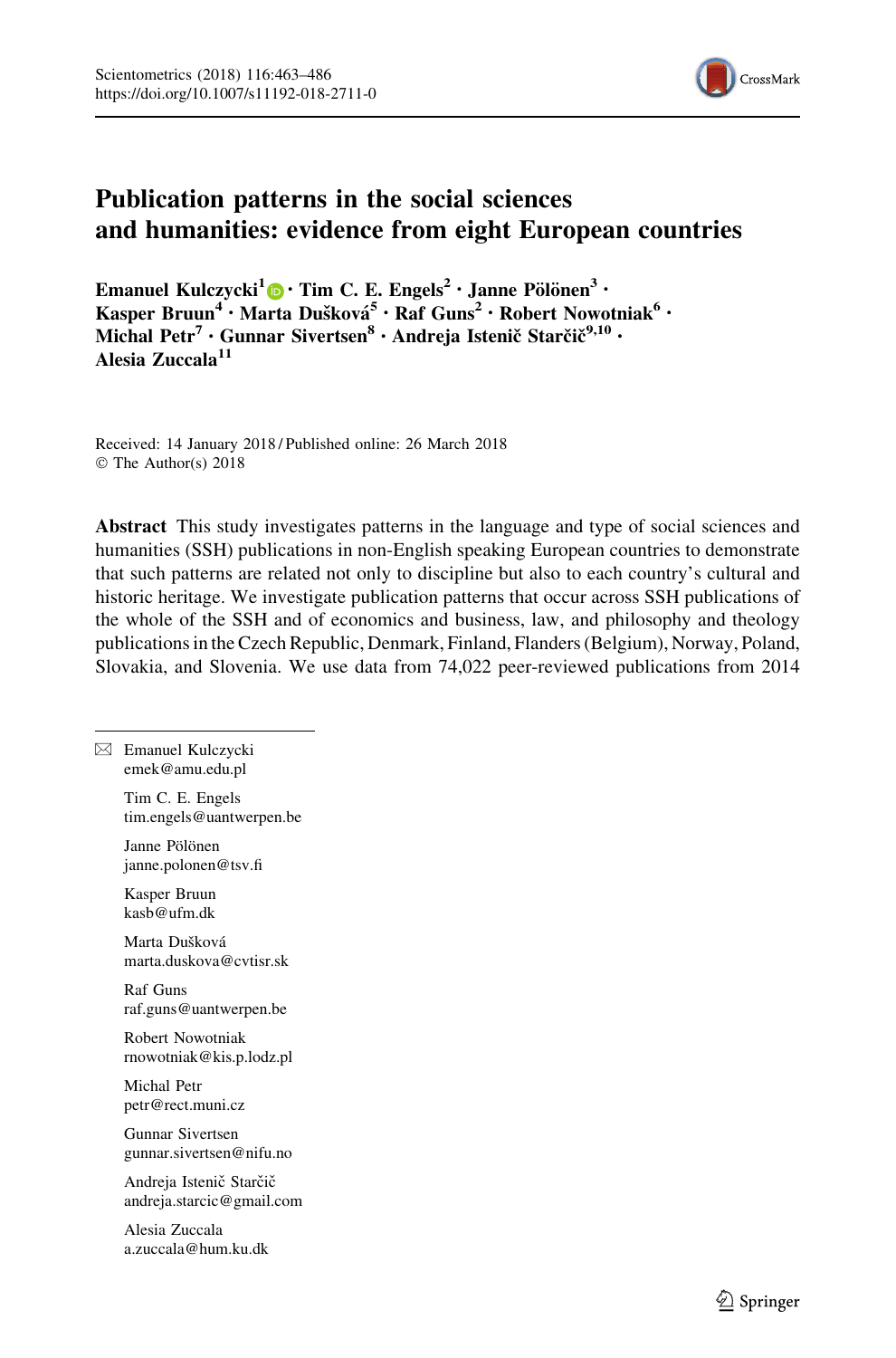registered in at least one of the eight countries' national databases and for 272,376 peerreviewed publications from the period of 2011–2014 registered in at least one of the seven countries' national databases (for all countries except Slovakia). Our findings show that publication patterns differ both between fields (e.g. patterns in law differ from those in economics and business in the same way in Flanders and Finland) and within fields (e.g. patterns in law in the Czech Republic differ from patterns in law in Finland). We observe that the publication patterns are stable and quite similar in West European and Nordic countries, whereas in Central and Eastern European countries the publication patterns demonstrate considerable changes. Nevertheless, in all countries, the share of articles and the share of publications in English is on the rise. We conclude with recommendations for science policy and highlight that internationalization policies in non-English speaking countries should consider various starting points and cultural heritages in different countries.

Keywords Publication patterns · Social sciences · Humanities · Language · Publication type - Internationalization

#### Mathematics Subject Classification 00-02

#### JEL Classification I23

# **Introduction**

This study aims to advance the knowledge regarding social sciences and humanities (SSH) publication patterns in Europe. National studies on SSH research outputs in Finland (Puuska [2014](#page-22-0)), Flanders (Engels et al. [2012;](#page-21-0) Verleysen et al. [2014\)](#page-23-0), and Norway (Sivertsen [2016a\)](#page-23-0) have reported

- <sup>3</sup> Federation of Finnish Learned Societies, Snellmaninkatu 13, 00170 Helsinki, Finland
- <sup>4</sup> Division of Analysis, Statistics and Coordinated Admission, Agency for Science and Higher Education, Danish Ministry of Higher Education and Science, Bredgade 40, 1260 Copenhagen, Denmark
- $5$  Slovak Centre of Scientific and Technical Information, Lamačská cesta 8/A, 811 04 Bratislava, Slovak Republic
- <sup>6</sup> Faculty of Electrical, Electronic Computer, and Control Engineering, Institute of Applied Computer Science, Lodz University of Technology, Lodz, Poland
- <sup>7</sup> Research Office, Masaryk University, Zerotinovo namesti 9, 601 77 Brno, Czech Republic
- <sup>8</sup> Nordic Institute for Studies in Innovation, Research and Education, P.O. Box 2815, 0608 Toyen, Oslo, Norway
- <sup>9</sup> Faculty of Civil and Geodetic Engineering, University of Ljubljana, Jamova 2, 1000 Ljubljana, Slovenia

<sup>11</sup> Department of Information Studies, University of Copenhagen, Njalsgade 76, 2300 Copenhagen, Denmark

<sup>&</sup>lt;sup>1</sup> Scholarly Communication Research Group, Faculty of Social Sciences, Adam Mickiewicz University in Poznań, Szamarzewskiego 69, 60-568 Poznań, Poland

<sup>&</sup>lt;sup>2</sup> Centre for R&D Monitoring, Faculty of Social Sciences, University of Antwerp, Middelheimlaan 1, 2020 Antwerp, Belgium

<sup>&</sup>lt;sup>10</sup> Faculty of Education, University of Primorska, Cankarjeva 5, 6000 Koper, Slovenia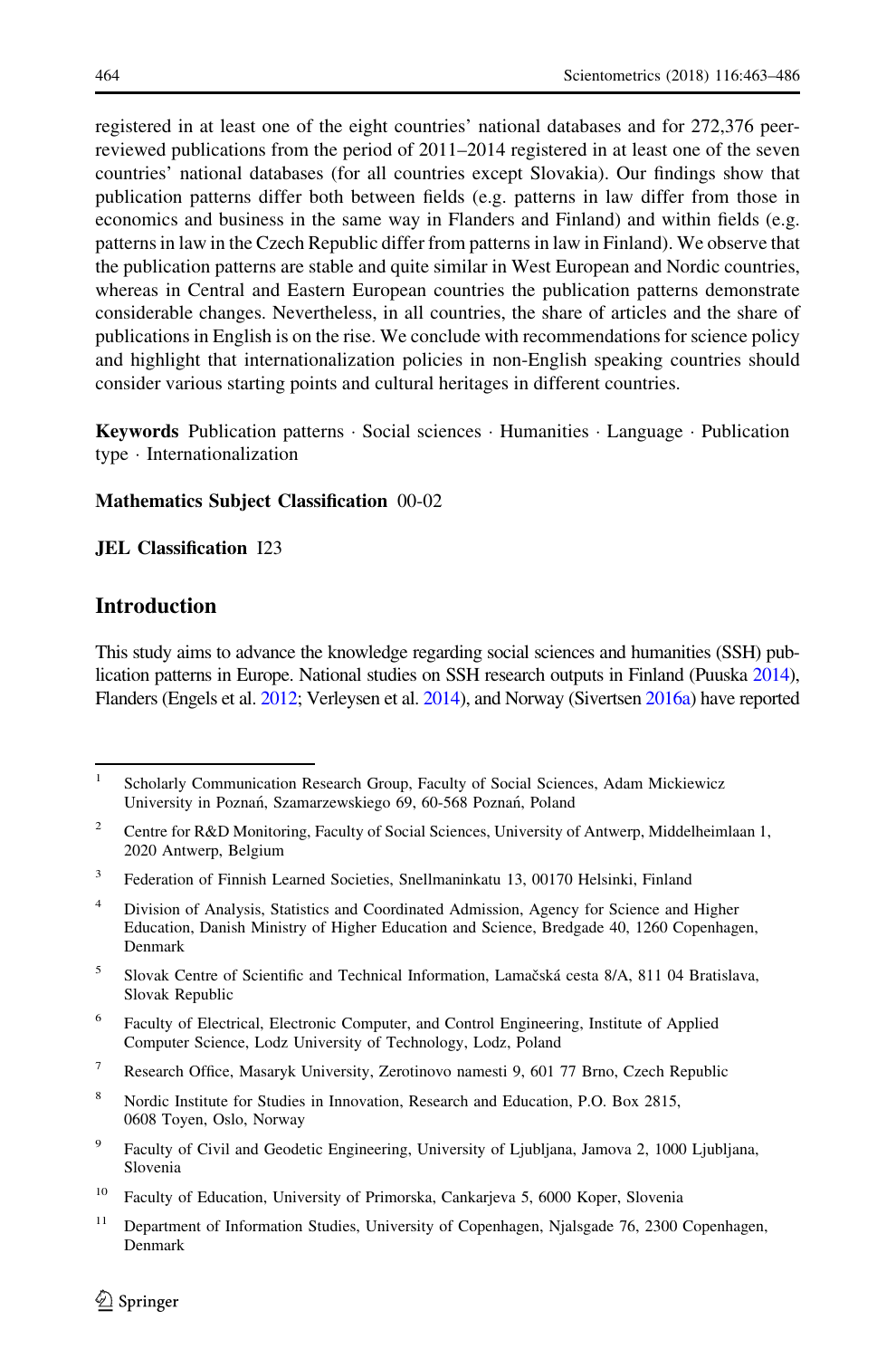stable patterns in terms of publication type; however, in terms of publication language, academic work is gradually leaning toward greater use of English. Van Leeuwen ([2006](#page-23-0)) reported similar patterns of referencing non-Institute for Scientific Information-covered sources among social scientists from six different countries. Furthermore, Sivertsen ([2016a\)](#page-23-0) suggests that, although publication patterns differ between SSH disciplines, these patterns are rather similar within SSH disciplines across different countries. However, very few cross-country comparative studies of SSH publication patterns have been conducted. Moreover, these studies have focused on West European and Nordic countries (e.g. Nordforsk  $2018$ ; Ossenblok et al.  $2012$ ; Pölönen et al.  $2017a$ ). In this study, we add Central and Eastern European countries, which have undergone various academic transformations over the past three decades, following the breakdown of Communist regimes (Kozak et al. [2014;](#page-22-0) Kwiek [2014\)](#page-22-0).

All the analysed countries are non-English speaking countries. However, in terms of the scholars working there, internationalization in these countries varies in many ways. For instance, in Finland, the share of foreign academic staff in Finnish universities has increased in SSH fields from 8% of the full-time equivalent in 2010 to 12% in 2016 (Vipunen [2017](#page-23-0)). In the Czech Republic in 2011, less than 10% of researchers overall were foreign, and half of those were Slovaks (Arnold [2011](#page-21-0)), whereas the share of foreign academic staff in Polish universities was 2.5% in 2016 (PAP Nauka w Polsce [2017\)](#page-22-0).

Our study contributes to the literature by demonstrating that in non-English speaking countries, patterns in the language and type of SSH publications are related not only to the norms, culture, and expectations of each SSH discipline but also to each country's specific cultural and historic heritage. The starting point for this study are the results of a previous study we conducted, which were presented at the ISSI 2017 conference in Wuhan, China (Kulczycki et al. [2017a](#page-22-0)). In this previous study, we investigated all peer-reviewed SSH publications from the 2009–2014 period in Flanders (Belgium) and Poland. In the present study, SSH publication data from eight European countries are included.

We have analysed all scholarly SSH publications for the 2011–2014 period written by academics affiliated with higher education institutions or research institutes from eight European countries: the Czech Republic, Denmark, Finland, Flanders (Belgium), Norway, Poland, Slovakia, and Slovenia. Though the presence of SSH publications in databases like Scopus and the Web of Science Core Collection (WoS) has grown—and though, as a result, various research evaluation systems have come to use this presence as a criterion of productivity—these citation databases have limited coverage of scholarly SSH publications from non-English speaking countries (Sivertsen [2014\)](#page-23-0). Therefore, to develop a broader picture of publication patterns in Europe, we examine the peer-reviewed publications registered in national publication databases, which offer an almost complete representation of scholarly SSH publications within their respective countries. We begin by characterizing these databases and defining various publication types and inclusion criteria. Next, we briefly explain how the databases classify publications into fields and disciplines. Then we describe the data and methods, as well as our findings regarding SSH publication patterns in terms of language and type. We conclude by discussing and interpreting the results in a broader context.

#### Data sources

To achieve the study's aim, we use data from eight national databases that comprehensively cover the scholarly, peer-reviewed SSH publications of each of the eight countries. In this way, we investigate all peer-reviewed SSH publications, including journal articles,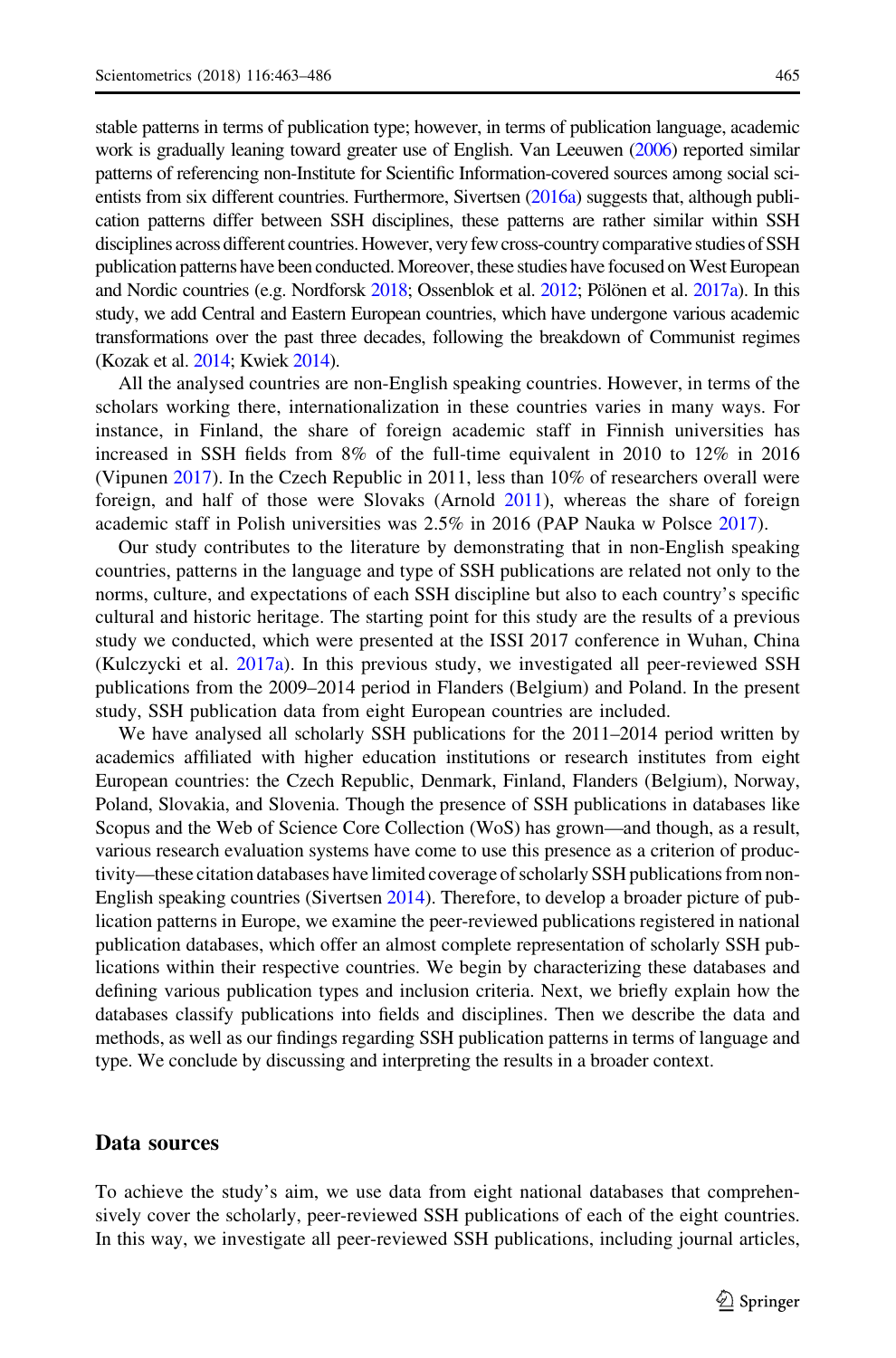monographs, edited volumes, and chapters in books/conference proceedings, from all eight countries. For each of the databases, whole counting of publications at the national level is applied, meaning that (1) for each of the countries each of the publications is counted once, and that (2) papers co-authored by authors with affiliations in two or more of these eight countries are counted for each of those countries. By using national databases, our study is not limited to publications covered by Scopus or the WoS. In the following, we present the data sources for bibliographic information from each country. We use these databases to cover the entire SSH domain in which data are—or can be—classified in three dimensions:

- 1. Publication type journal article, monograph, edited volume, or chapter in book/conference proceedings.
- 2. Publication language English, local language, or other languages.
- 3. Discipline economics and business, law, and philosophy and theology.

More information about each of the databases and details on the inclusion criteria are available in the *ENRESSH Report* on European databases for SSH output (S<sub>I</sub> le et al. [2017](#page-23-0)). As will be apparent from the ensuing brief description of each of the databases, the coverage of these databases in terms of included institutions differs. For example, in some cases the publications by authors with a university affiliation only are reported, whereas in other cases the entire higher education and research performing sector is included. The latter design typically adds a few percentages of peer-reviewed publications to a country's total volume. These differences in terms of comprehensiveness of database coverage are discussed in detail by Sile et al. (n.d.). Here, we maintain that those differences in comprehensiveness of coverage influence the numbers and percentage reported in this paper to a limited extent. In other words, exact numbers and percentages might be subject to change if the comprehensiveness of the databases or the processes underlying them were different; the general trends reported in this paper, however, would remain.

# Data sources for peer-reviewed SSH publications

Below, we describe the design and content of the eight national databases. Moreover, we present the InCites Dataset, which is used to compare the coverage degree between the WoS and the national databases.

## Czech Republic: The National Registry of RD & I Outputs (RIV)

The data in the RIV is collected through a process that involves the institutions and the funders of research activities (Arnold [2011](#page-21-0)). Records in the RIV are most often locally created in the current research information systems of higher education institutions. The authors of the publications working in the Czech higher education institutions are responsible for the data quality. However, the final records are verified at the national level. The publication records are collected annually from research organizations via funding bodies to the RIV. The collected data was verified in a specific timeframe (including subject classifications) both algorithmically (i.e. the validity of the whole publication record) and manually by verification panels (i.e. for monographs, chapters, and articles published in Czech journals not indexed in Scopus or the WoS).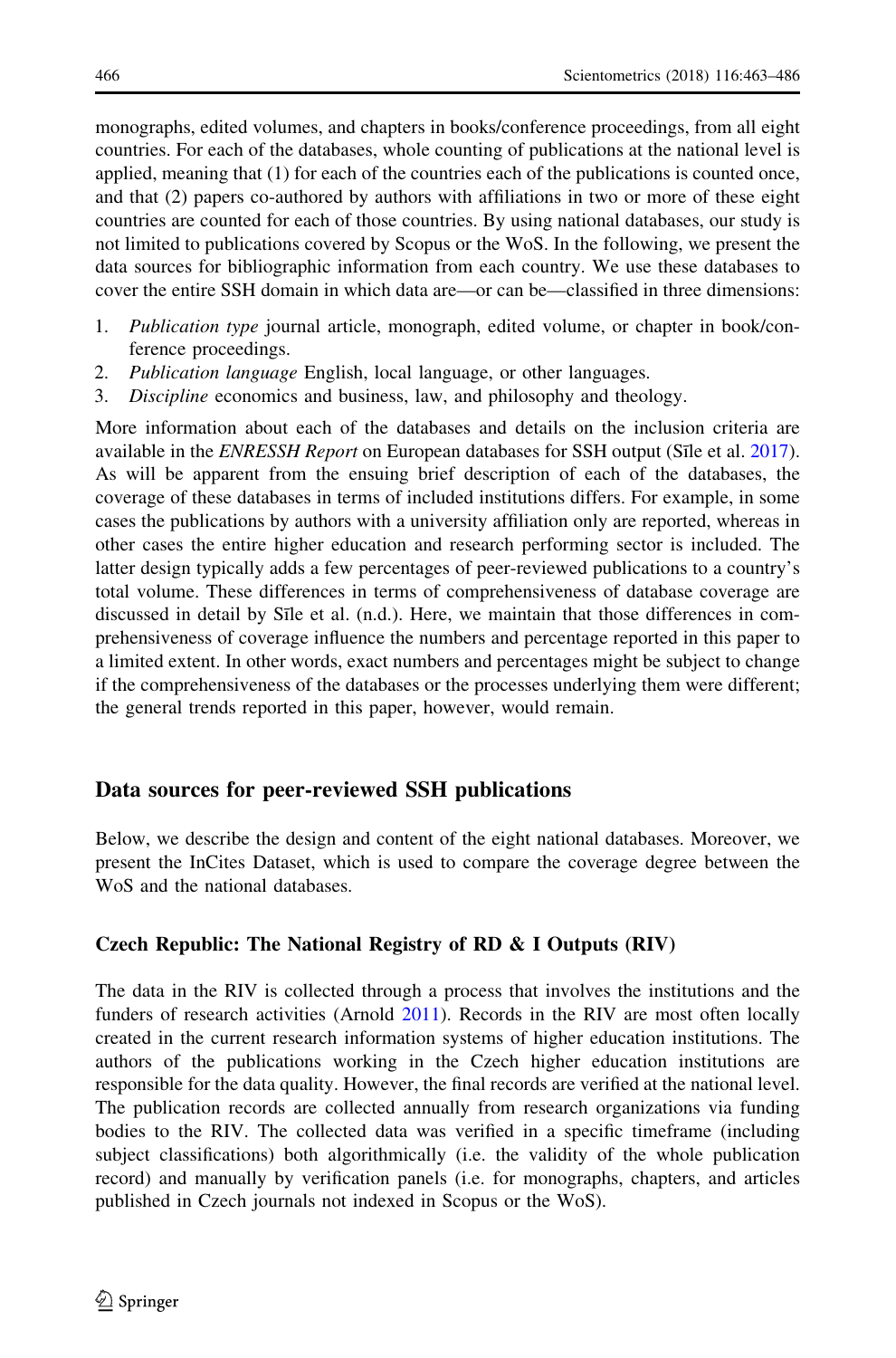The BFI is an instrument for the performance-based research funding model for the distribution of block grants for research to Danish universities (Ministry of Higher Education and Science and Danish Agency for Science and Higher Education [2017\)](#page-22-0). With the Danish database, all publication records affiliated with eight Danish universities were collected from current individual research information systems and then de-duplicated. Depending on the university, it may be either the authors of the publication or the department itself that takes responsibility for the quality of the data input. Moreover, the inclusion criteria for the BFI are always decided by the Academic as well as a National Steering Committee. Bibliographic information about publication types and publication languages within the disciplines were not collected in Denmark before 2008.

# Flanders (Belgium): The Flemish Academic Bibliographic Database for the Social Sciences and Humanities (VABB–SHW)

Earlier studies have described the methodology and the inclusion criteria of the VABB– SHW for collecting bibliographic data (Verleysen et al. [2014](#page-23-0)). Five Flemish universities annually provide bibliographic information for publications from the previous 2 years. The interuniversity Centre for Research and Development Monitoring (ECOOM) serves as the database coordinator and technical operator. Moreover, the Flemish government has established an authoritative panel comprised of 18 professors affiliated with Flemish universities, and this panel evaluates whether journals and book publishers fulfil the VABB–SHW's inclusion criteria.

## Finland: The VIRTA Publication Information Service

In Finland, the publication records on all publications, including SSH, are collected at the national level in the VIRTA database (Ministry of Education and Culture [2015](#page-22-0)). These data are used in the performance-based research funding system for allocating parts of the block grants to universities. The inclusion criteria are decided by the Ministry of Education and Culture. The VIRTA database integrates publication data from fourteen separate institutional CRIS systems. Peer-review status and field of publications are determined at the record level at the time of registering publications to local CRIS systems. The publication data are validated by the higher education institutions. Some universities update publication records daily, and some universities report all publications once a year.

## Norway: Norwegian Science Index (NSI)

The Norwegian Science Index (NSI) is a part of the CRIStin database, which collects publication records from all fields at higher education institutions, hospitals and independent research institutes. The Norwegian model (Sivertsen [2016b](#page-23-0)) with a publication indicator for institutional funding was one of the motivations for establishing the CRIStin. The CRIStin is updated daily. However, once a year, official quality assured data are published. In the CRIStin, data on publications are with a few exceptions only from organizations funded by the Ministry of Education and Research (higher education), the Ministry of Health (hospitals), and the Research Council (research institutes). The NSI records three scholarly publication types: Articles in journals and series, articles in books,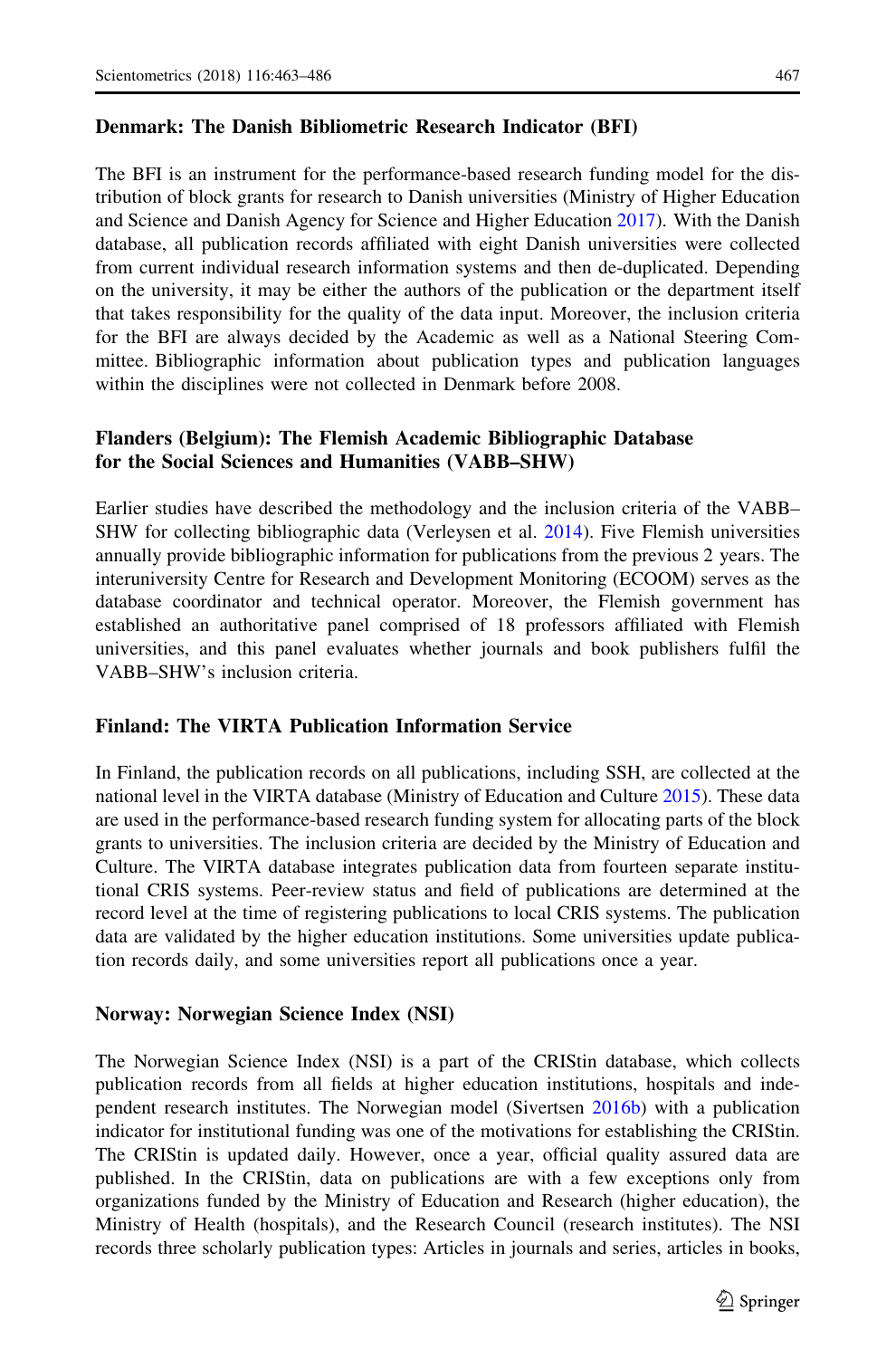and books. For the funding model, publication channels are divided into two levels according to their prestige.

## Poland: The Polish Scholarly Bibliography (PBN)

The database's records are used for Poland's performance-based research funding system. The inclusion criteria and publication types have been described in previous studies (Kulczycki [2017](#page-22-0)). In Poland, all scientific units (including faculties, basic and applied research institutions, and the Polish Academy of Sciences) must submit to the PBN all bibliographic information for their affiliated scholarly publications. The database is updated daily, and the data are verified by PBN editors and higher education administrators. Each scientific unit must submit its data at least once every 6 months. However, missing data can be added until the next cycle of scientific unit evaluation, which is conducted every 4 years.

# Slovakia: The Central Registry of Publication Activity  $(CREPC)$

Run since 2007, the CREPC is a bibliographical database collecting metadata of publications from all Slovakian universities (public, state, private). The database mainly serves to allocate state-budget funding to public universities. The Ministry of Education, Science, Research and Sport of the Slovak Republic regulates what data—reported by academic libraries—on the peer-reviewed publications are provided (Hrčková and Dušková [2011](#page-21-0)). The bibliographic records are registered by librarians in academic libraries. The Slovak Centre of Scientific and Technical Information serves as a verification workplace for bibliographic records as well as for publications. Data from the Slovak Academy of Sciences are not collected because the academy is not obliged to contribute to the CREPC: the publications are registered in its own system based on almost the same rules as those of the CREPC system. Publication data are provided for authors with a full-time academic position. In the CREPC, publications are reported and assigned to a detailed classification of publication types for which there are specific inclusion criteria (Ministry of Education, Science, Research and Sport of the Slovak Republic [2012\)](#page-22-0). In this database, information on disciplines assigned to publications is provided since 2014.

# Slovenia: The Cooperative Online Bibliographic System and Services (COBISS)

The COBISS, which is a national library information system (COBISS Platform [2016](#page-21-0)), supports the Slovenian Current Research Information System (SICRIS [2009\)](#page-22-0) by linking to Scopus and the WoS. The bibliographic records are registered by librarians. Publication types are assigned to publications in agreement with the guidelines set by the Slovenian Research Agency and are controlled by Central Specialised Information Centres. The data are assigned to (a refined version of) the Organization for Economic Co-operation and Development Fields of Science (OECD FOS) according to the guidelines set by the Slovenian Research Agency.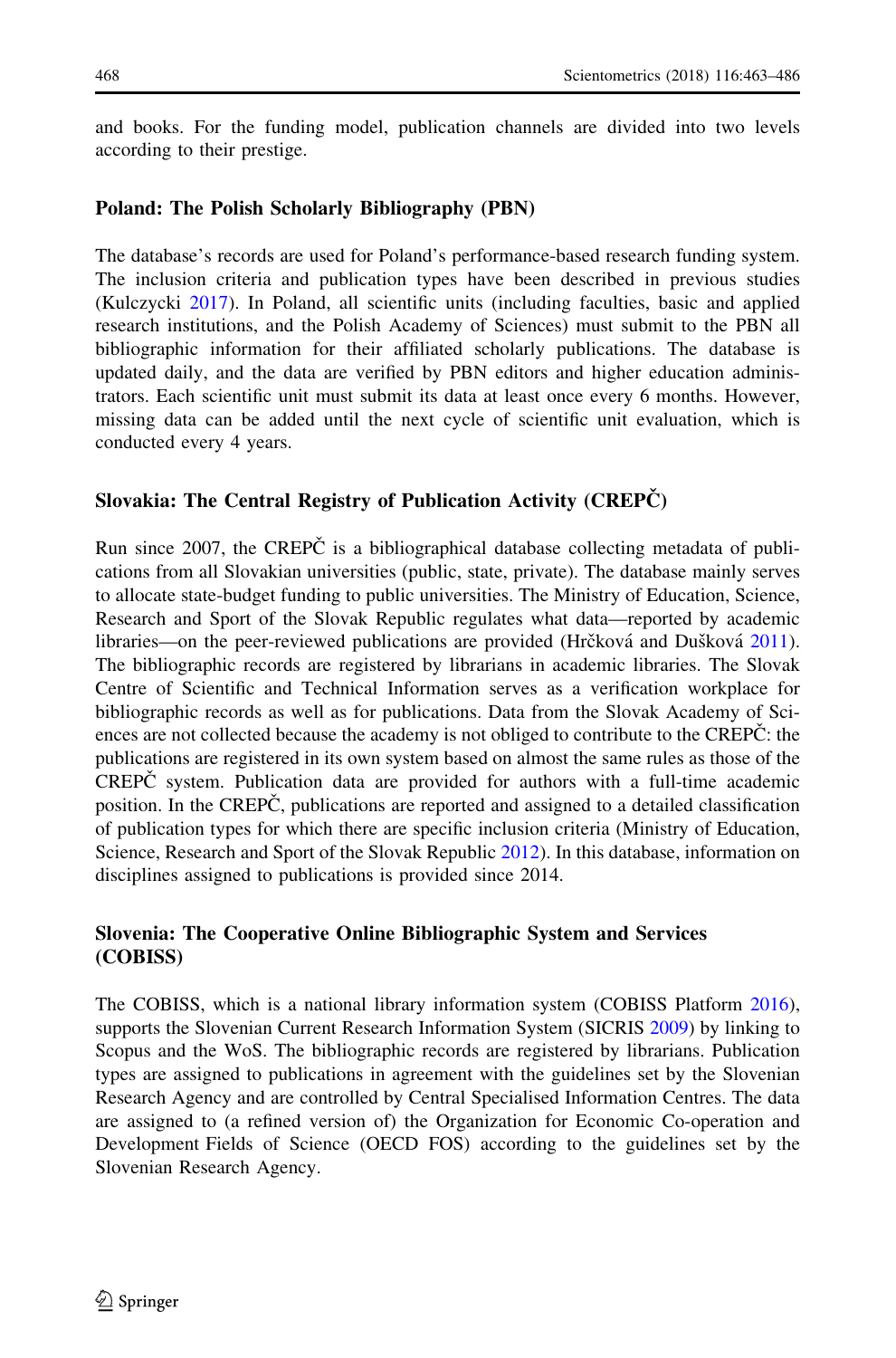#### Web of Science Core Collection: InCites Dataset

To compare the coverage degree between the WoS and the national databases, we use data about the number of publications from the InCites Dataset for seven countries and for all Flemish universities and public research institutes (we counted joint publications from these Flemish institutions only once). InCites Dataset contains Science Citation Index Expanded, Social Sciences Citation Index, Arts & Humanities Citation Index, Conference Proceedings Citation Index–Science, Conference Proceedings Citation Index—Social Sciences & Humanities, Book Citation Index–Science, and Book Citation Index—Social Sciences & Humanities. We use all publication types (including editorials, abstracts, etc.) registered in the WoS from 2011 to 2014, which are classified into one of two OECD FOS fields: the social sciences and the humanities.

## Publication types and languages

The above-mentioned databases assign a publication type to each publication. Depending on the database, three, four, or more publication types are distinguished. For the purpose of this study, we identified the common denominator for all the databases and classified all the publications into four types: journal articles, monographs, edited volumes, and chapters in books/conference proceedings. For Slovenia, chapters in conference proceedings were not taken into account. Data on edited volumes are not collected in the Czech Republic, Denmark, and Slovakia; in Norway, data on edited volumes, their contents, authors and editors, are collected in CRIStin, but the editing of such volumes does not count as a specific publication type in the funding model and is therefore not specified in the statistics. Table 1 presents the publication types distinguished for each of the databases used in this study.

The data on the publication language is classified into three categories: English, local language, and other. If there is more than one national language, the language that is used most frequently as the publication language in the country or region is defined as local. Local languages are presented in Table [2](#page-7-0).

| Database                                                                                       | Article | Monograph | Edited<br>volume | Chapter |
|------------------------------------------------------------------------------------------------|---------|-----------|------------------|---------|
| Czech Republic—The National Registry of RD & I Outputs                                         | $^+$    | $^{+}$    |                  | $^{+}$  |
| Denmark—The Danish Bibliometric Research Indicator                                             | $^{+}$  | $^{+}$    |                  | $^{+}$  |
| Flanders—The Flemish Academic Bibliographic Database for<br>the Social Sciences and Humanities | $^{+}$  | $^{+}$    | $^+$             | $^{+}$  |
| Finland—The VIRTA Publication Information Service                                              | $^{+}$  | $^{+}$    | $^+$             | $^{+}$  |
| Norway—The Norwegian Science Index                                                             | $^+$    | $^{+}$    |                  | $^{+}$  |
| Poland—The Polish Scholarly Bibliography                                                       | $^+$    | $^{+}$    | $^{+}$           | $^{+}$  |
| Slovakia—The Central Registry of Publication Activity                                          | $^{+}$  | $^{+}$    |                  | $^{+}$  |
| Slovenia—The Cooperative online bibliographic system and<br>services                           | $^{+}$  | $\pm$     | $^+$             | $^{+}$  |

Table 1 Publication types in each of the databases used in this study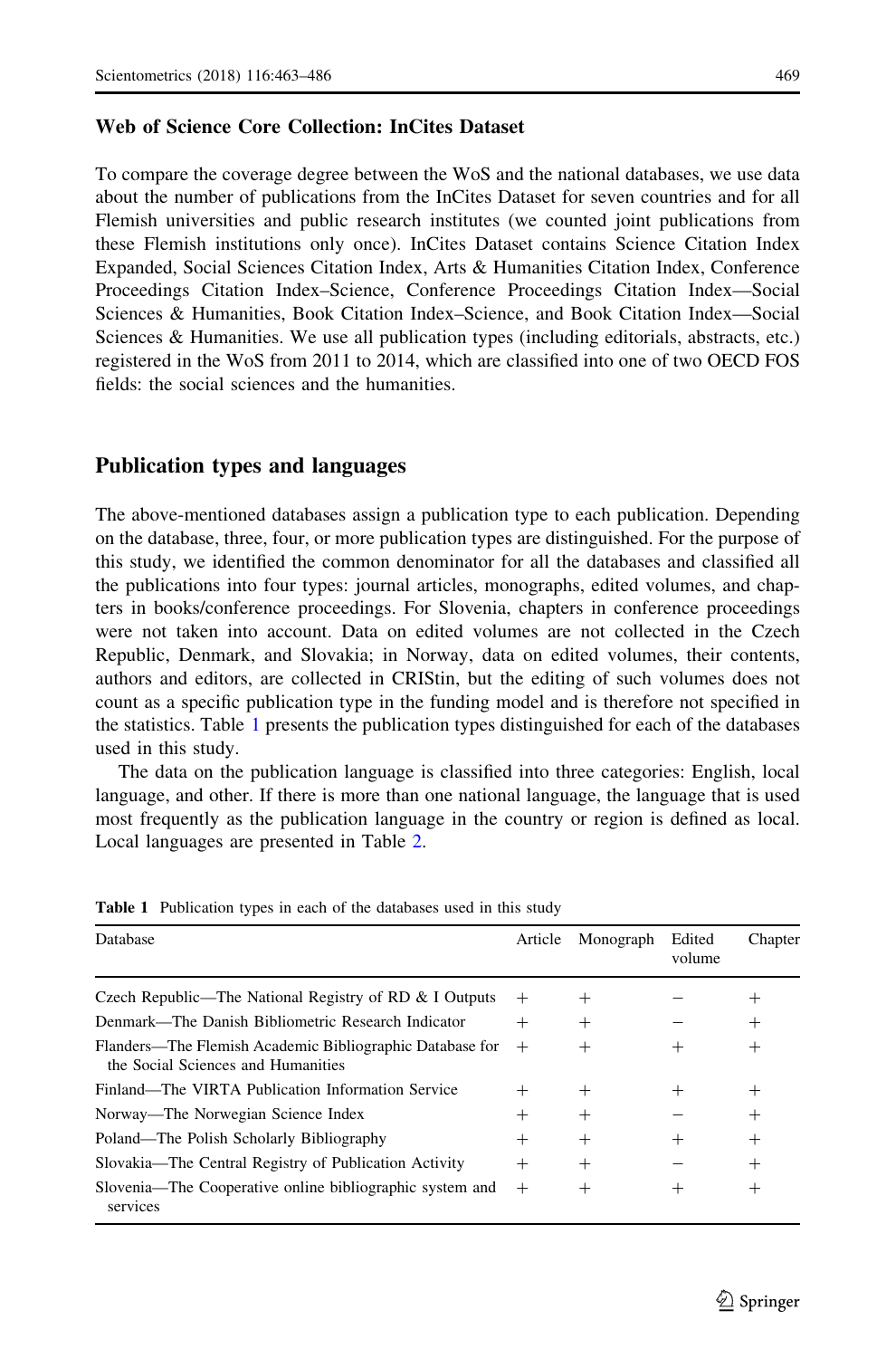| Database                                                                                              | Local<br>language |
|-------------------------------------------------------------------------------------------------------|-------------------|
| Czech Republic—The National Registry of RD & I Outputs                                                | Czech             |
| Denmark—The Danish Bibliometric Research Indicator (Denmark)                                          | Danish            |
| Flanders—The Flemish Academic Bibliographic Database for the Social Sciences and<br><b>Humanities</b> | Dutch             |
| Finland—The VIRTA Publication Information Service                                                     | Finnish           |
| Norway—The Norwegian Science Index                                                                    | Norwegian         |
| Poland—The Polish Scholarly Bibliography                                                              | Polish            |
| Slovakia—The Central Registry of Publication Activity                                                 | Slovakian         |
| Slovenia—The Cooperative online bibliographic system and services                                     | Slovene           |

<span id="page-7-0"></span>

| <b>Table 2</b> Local language in each of the databases used in this study |  |
|---------------------------------------------------------------------------|--|
|---------------------------------------------------------------------------|--|

#### Discipline classification systems

According to Daraio and Glänzel  $(2016)$  $(2016)$  $(2016)$ , all subject classifications can be reduced to four main types, namely: (1) *cognitive*—content–related, (2) *administrative*—responsibilityrelated, (3) organizational—structure-related, and (4) qualification-based—competencyrelated. Table 3 shows the type of subject classification systems used in each of the databases.

In six databases (RIV in the Czech Republic, BFI in Denmark, VIRTA in Finland, NSI in Norway, CREPC in Slovakia, and COBISS in Slovenia), publications are assigned to

|                                                                                                   | Classification system |                |                |                                |
|---------------------------------------------------------------------------------------------------|-----------------------|----------------|----------------|--------------------------------|
|                                                                                                   | Cognitive             | Administrative | Organizational | <b>Qualification-</b><br>based |
| Czech Republic—The National Registry of<br>RD & I Outputs                                         | $^{+}$                |                |                |                                |
| Denmark—The Danish Bibliometric<br>Research Indicator (Denmark)                                   | $\overline{+}$        |                |                |                                |
| Flanders—The Flemish Academic<br>Bibliographic Database for the Social<br>Sciences and Humanities |                       |                | $^+$           |                                |
| Finland—The VIRTA Publication<br><b>Information Service</b>                                       | $^+$                  |                |                |                                |
| Norway—The Norwegian Science Index                                                                | $\! +$                |                |                |                                |
| Poland—The Polish Scholarly Bibliography                                                          |                       |                | $^+$           |                                |
| Slovakia—The Central Registry of<br><b>Publication Activity</b>                                   | $\overline{+}$        |                |                |                                |
| Slovenia—The Cooperative online<br>bibliographic system and services                              | $^{+}$                |                |                |                                |

Table 3 Discipline classification systems used in each of the databases for assigning publications to disciplines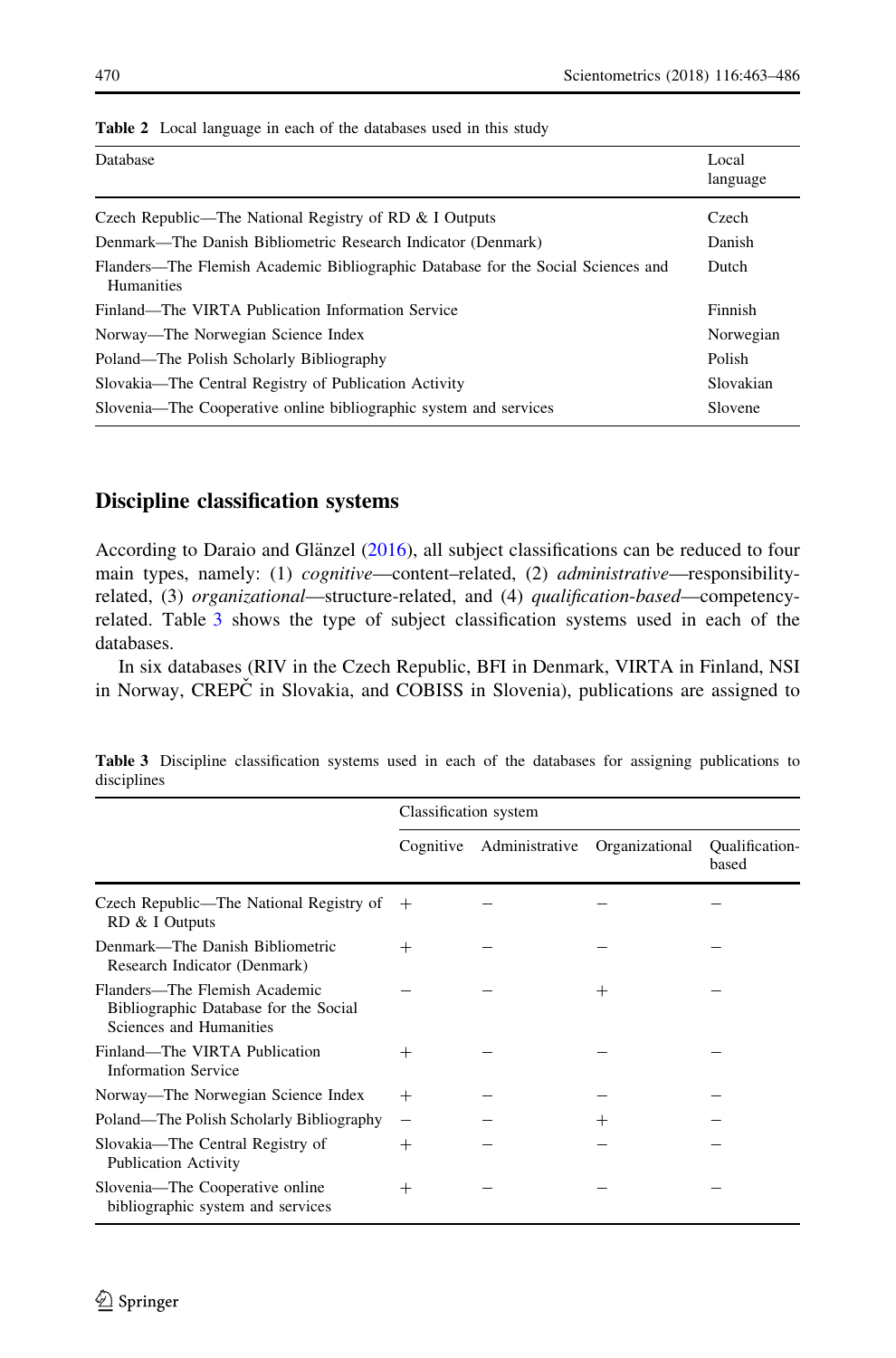disciplines according to a cognitive classification, mostly the OECD Fields of Science classification or a refined version thereof. This means that the assignment of publications to disciplines is based on the content of publications or journals in which papers were published. In Flanders and Poland, publications are assigned according to the organizational structure of the higher education institutions to which the authors of the publications are affiliated. In this way, all publications of a researcher working at some law faculty are assigned to the law discipline. In Denmark, bibliographic information about publication types and publication languages within the disciplines was not collected for the period analysed in this study. Therefore, the Danish data are not used in the comparison on the discipline level. Slovakia uses discipline classification, which allows for differentiation of SSH from other fields from 2014 onwards. Thus, only the 2014 data can be used for Slovakia. In the WoS, publications are assigned to disciplines and fields according to a cognitive classification, which is mapped to the OECD FOS classification.

# Methods

For the purposes of this study, we analyse the set of all peer-reviewed SSH publications, as well as the publications for specific SSH disciplines. For our analysis, we use the publication data per country for the 2011–2014 period. For each of the countries, the numbers of publications have been reported. We use four datasets to (A) present the total volume of SSH publications in eight countries, (B) compare the coverage degree between the WoS and the national databases for SSH publications, (C) describe the language and publication type occurrence frequencies in seven countries and to analyse the variability in the proportion of publication types and the variability in the proportion of publication languages for the 2011–2014 period, and (D) present the differences in the use of publication types and languages for economics and business, law, and philosophy and theology in six countries. The four datasets we used are described below:

- (A) Dataset A contains statistics for 74,022 publications from 2014 registered in at least one of the eight national databases. For our analysis of the total volume of SSH publications, we used the number of publications per country as our unit of analysis, along with two nominal variables: (1) publication type (article, monograph, edited volume, chapter) and (2) language (English, local language, other).
- (B) Dataset B contains statistics for 71,094 publications (i.e. all contained in dataset A except the edited books, as these are included in four out of eight databases only) from 2014 registered in at least one of the eight national databases and for 21,429 publications from 2014 registered in the WoS for seven countries and the Flemish universities and public research institutes. Additionally, this dataset contains statistics for 259,736 publications (edited volumes are not included) from the 2011–2014 period registered in at least one of the seven national databases (all the analysed countries except Slovakia) and for 72,504 publications from the 2011–2014 period registered in the WoS for the same countries and the Flemish universities and public research institutes. For our analysis of the coverage degree of national databases and the WoS, we used the number of publications per country as our unit of analysis, as well as one rank variable: the publication year (2011–2014).
- (C) Dataset C contains statistics for 272,376 publications (edited volumes are included) from the 2011–2014 period registered in at least one of the seven national databases (all countries except Slovakia). For our analysis of the overall SSH publication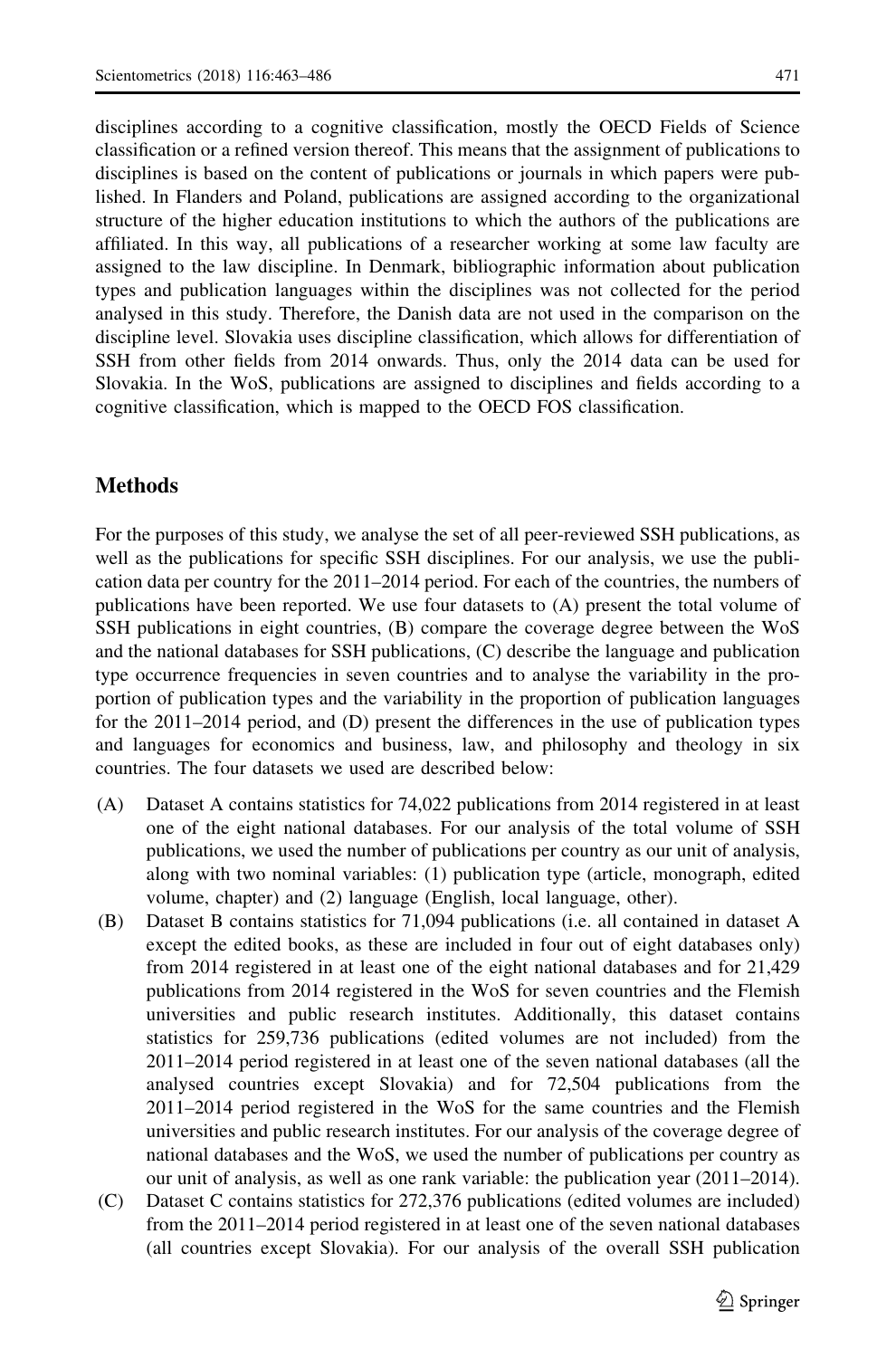patterns, we used the number of publications per country as our unit of analysis, along with two nominal sub-variables: (1) publication type (article, monograph, edited book, or chapter) and (2) language (English, local, other), as well as one rank variable: the publication year (2011–2014).

(D) Dataset D contains statistics for publications within three disciplines in six countries (all countries except Denmark and Slovakia), including 39,288 economics and business publications; 26,521 law publications; and 16,394 philosophy and theology publications. For our discipline-level analysis of publication patterns in six countries, we used the number of publications per discipline as our unit of analysis, along with the same set of variables used in dataset C.

#### **Results**

#### Part A: Total volume of SSH publications

Table [4](#page-10-0) shows the distribution of publication types in eight countries in 2014. A total of 74,022 publications from the SSH domain were registered in eight European countries. On average, 56.5% of the SSH output is in the form of journal articles, while book publications (monographs, edited volumes, and chapters) amount to 43.5%. In the four countries for which edited volumes are considered, their share ranges from almost 3 to just over 15 percent. The share of journal articles is largest in Slovakia (77.1%) and Flanders (74.8%), and it is the smallest in Poland (44.8%). Though there are country-level differences for all publication types, the highest disproportion is between articles and chapters. In most countries, journal articles are the most common publication type, whereas chapters constitute only 12.8 and 20.8% of all published works in Slovakia and Flanders, respectively. At the same time, chapters constitute 43.1 and 41.8% of all published works in Poland and Finland, respectively.

Table [5](#page-11-0) presents the most commonly used publication languages in each of the eight countries. The highest share of publications in English is in Flanders (78.7%) and Finland  $(68.3\%)$ , and the lowest share is in Poland  $(17.2\%)$ .

There are substantial differences across the West European and Nordic countries and the Central and Eastern European countries. In Denmark, Finland, Flanders, and Norway, the share of publications in English is (well) over 60%, whereas in the Czech Republic, Slovakia, and Poland the share is around 25% or lower. Slovenia, with 46% of publications in English, seems to hold a middle ground. A limited share of publications that appeared in languages other than English or the local language is observed in all countries except Slovakia, where publications in another language constitute 19.3% of all SSH publications (the overwhelming majority of those publications are in Czech, which results from recent events in Czechoslovak history).

#### Part B: total volume of SSH publications in the WoS and national databases

Table [6](#page-11-0) shows the number of SSH publication indexed in the national databases in eight countries and the number of publications in the WoS for these countries in two main OECD Fields of Science: the social sciences and the humanities. In this comparison, we have not included edited volumes in the total number of publications in national databases.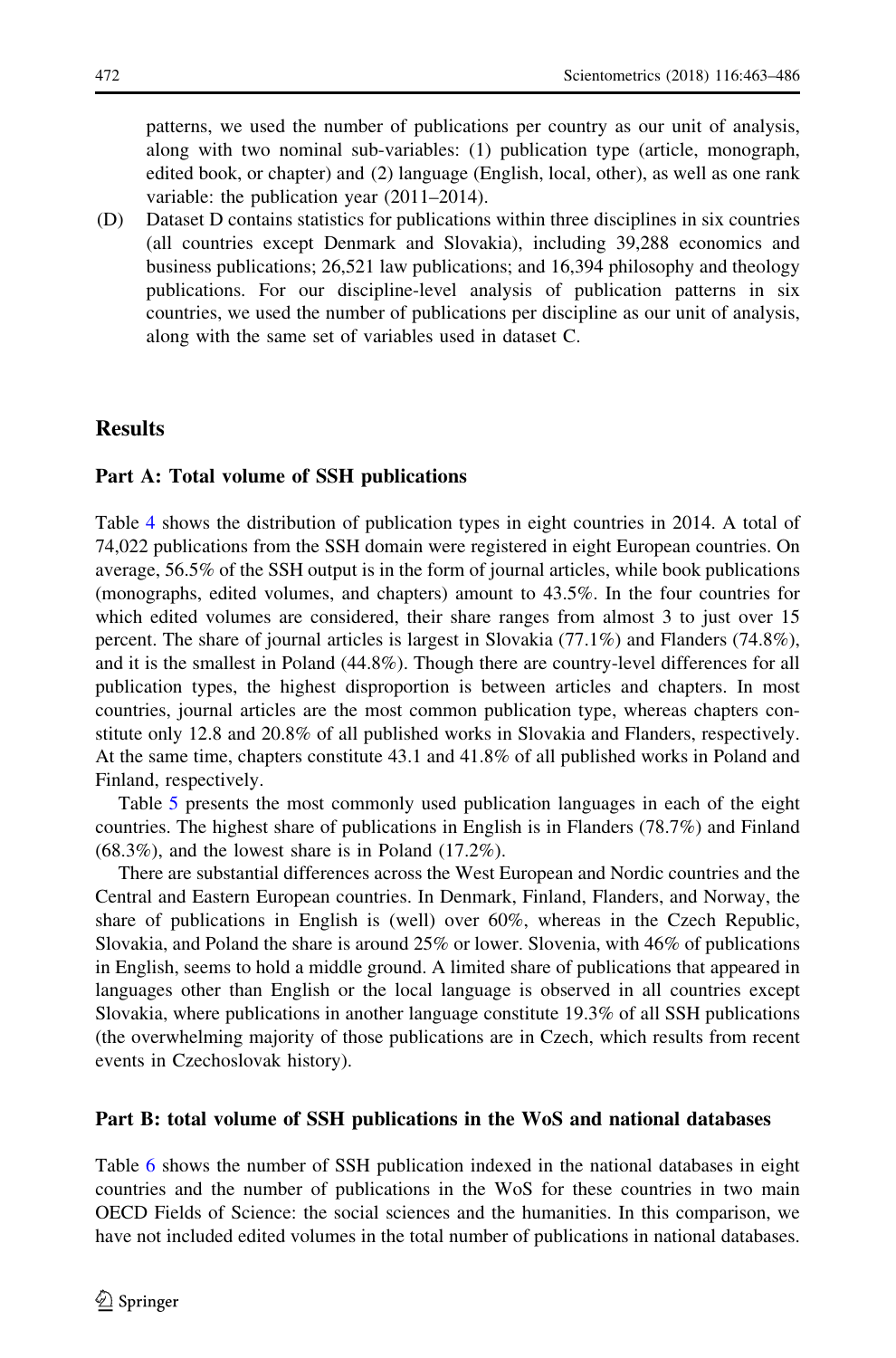<span id="page-10-0"></span>

| $_{\rm vintry}$  |                                      |      |      |      |                  | Article (V) Article (%) Monograph (V) Monograph (%) Edited volume (V) Edited volume (%) Chapter (V) Chapter (%) Total volume (V) |        |        |                     |
|------------------|--------------------------------------|------|------|------|------------------|----------------------------------------------------------------------------------------------------------------------------------|--------|--------|---------------------|
| zech Republic    | 7692                                 |      | 1663 | 12.8 | $\sum_{i=1}^{n}$ | $\sum_{i=1}^{n}$                                                                                                                 | 3611   | 27.8   | 12,966              |
| enmark           |                                      |      | 319  | 5.2  | N/A              | $\sum_{i=1}^{n}$                                                                                                                 | 2472   | 40.6   | 6095                |
| Finland          | 3304<br>3974                         | 49.2 | 266  | 3.3  | 464              | 5.7                                                                                                                              | 3378   | 41.8   | $\frac{8082}{8141}$ |
| Flanders         |                                      | 7    | 143  | 1.8  | 216              | 2.7                                                                                                                              | 1692   | $20.8$ |                     |
|                  |                                      | 56.2 | 250  | 3.4  | $N\mathcal{A}$   | $\sum_{i=1}^{n}$                                                                                                                 | 2975   | 40.4   | 7370                |
| Vorway<br>Poland |                                      | 44.8 | 1004 | 5.3  | 1295             | 6.8                                                                                                                              | 8235   | 43.1   | (9,089)             |
| Slovakia         | 6090<br>4145<br>8555<br>4664<br>4664 |      | 612  | 10.1 | ΝÃ               | N/A                                                                                                                              | 772    | 12.8   | 6048                |
| <b>lovenia</b>   |                                      |      | 329  | 5.3  | 953              | 15.3                                                                                                                             | 1576   | 25.3   | 6231                |
| <b>otal</b>      | $+1,797$                             |      | 4586 | 6.2  | 2928             | 4.0                                                                                                                              | 24,711 | 33.4   | 74,022              |
|                  |                                      |      |      |      |                  |                                                                                                                                  |        |        |                     |

Table 4 Number and percentage of SSH publications per type in 2014

Table 4 Number and percentage of SSH publications per type in 2014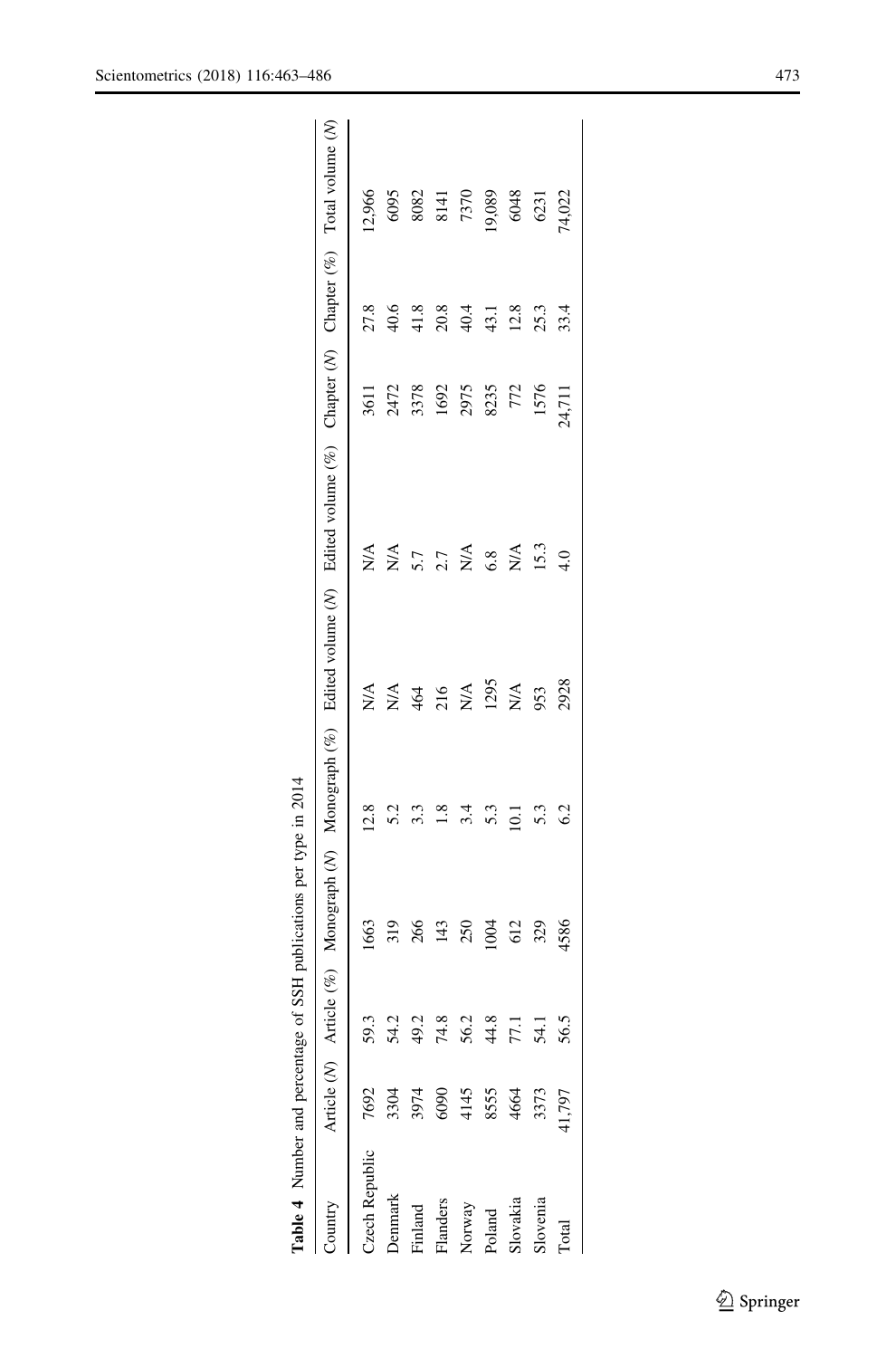| Country           | English<br>(N) | English<br>$(\%)$ | Local<br>(N) | Local<br>$(\%)$ | Other<br>(N) | Other<br>$(\%)$ | Total volume<br>(N) |
|-------------------|----------------|-------------------|--------------|-----------------|--------------|-----------------|---------------------|
| Czech<br>Republic | 3418           | 26.4              | 8356         | 64.4            | 1192         | 9.2             | 12,966              |
| Denmark           | 3866           | 63.4              | 2041         | 33.5            | 188          | 3.1             | 6095                |
| Finland           | 5516           | 68.3              | 1980         | 24.5            | 586          | 7.3             | 8082                |
| Flanders          | 6406           | 78.7              | 1372         | 16.9            | 363          | 4.5             | 8141                |
| Norway            | 4554           | 61.8              | 2560         | 34.7            | 256          | 3.5             | 7370                |
| Poland            | 3285           | 17.2              | 14.742       | 77.2            | 1062         | 5.6             | 19,089              |
| Slovakia          | 1562           | 25.8              | 3321         | 54.9            | 1165         | 19.3            | 6048                |
| Slovenia          | 2863           | 45.9              | 2717         | 43.6            | 651          | 10.4            | 6231                |
| Total             | 31,470         | 42.5              | 37,089       | 50.1            | 5463         | 7.4             | 74.022              |

<span id="page-11-0"></span>Table 5 Number and percentage of SSH publications per language in 2014

Table 6 Number of publications registered in the national databases and the InCites Dataset (WoS) in 2014

| Country        | National databases | WoS  | % of coverage in WoS |
|----------------|--------------------|------|----------------------|
| Czech Republic | 12,966             | 3922 | 30.2                 |
| Denmark        | 6095               | 3105 | 50.9                 |
| Finland        | 7618               | 2921 | 38.3                 |
| Flanders       | 7925               | 3151 | 39.8                 |
| Norway         | 7370               | 3254 | 44.2                 |
| Poland         | 17,794             | 2665 | 15.0                 |
| Slovakia       | 6048               | 1564 | 25.9                 |
| Slovenia       | 5278               | 847  | 16.0                 |

We assume that, ideally, both each of the national databases and the WoS should cover the total volume of SSH publications from a given country. Per country, we calculate what percentage of the total SSH volume from a given national database is indexed in the WoS. The highest share is for Denmark and Norway, with 50.9 and 44.2%, respectively. The lowest share is for Poland and Slovenia, with 15.0 and 16.0%, respectively.

Figure [1](#page-12-0) displays the number of publications according to data sources (national databases versus WoS) from 2011 to 2014. The publications are aggregated from seven countries (all the analysed countries except Slovakia). In 2011, 64,764 publications were registered in national databases, and 15,564 publications were registered in the WoS, whereas in 2014 these numbers slightly increased to 65,046 and 21,429, respectively. Thus, the overall coverage, understood as the percentage of publications from national databases indexed in the WoS, increased from 24.0% in 2011 to 32.9% in 2014 in terms of whole counting of publications per country—it may be even lower when considering crossnational co-publications.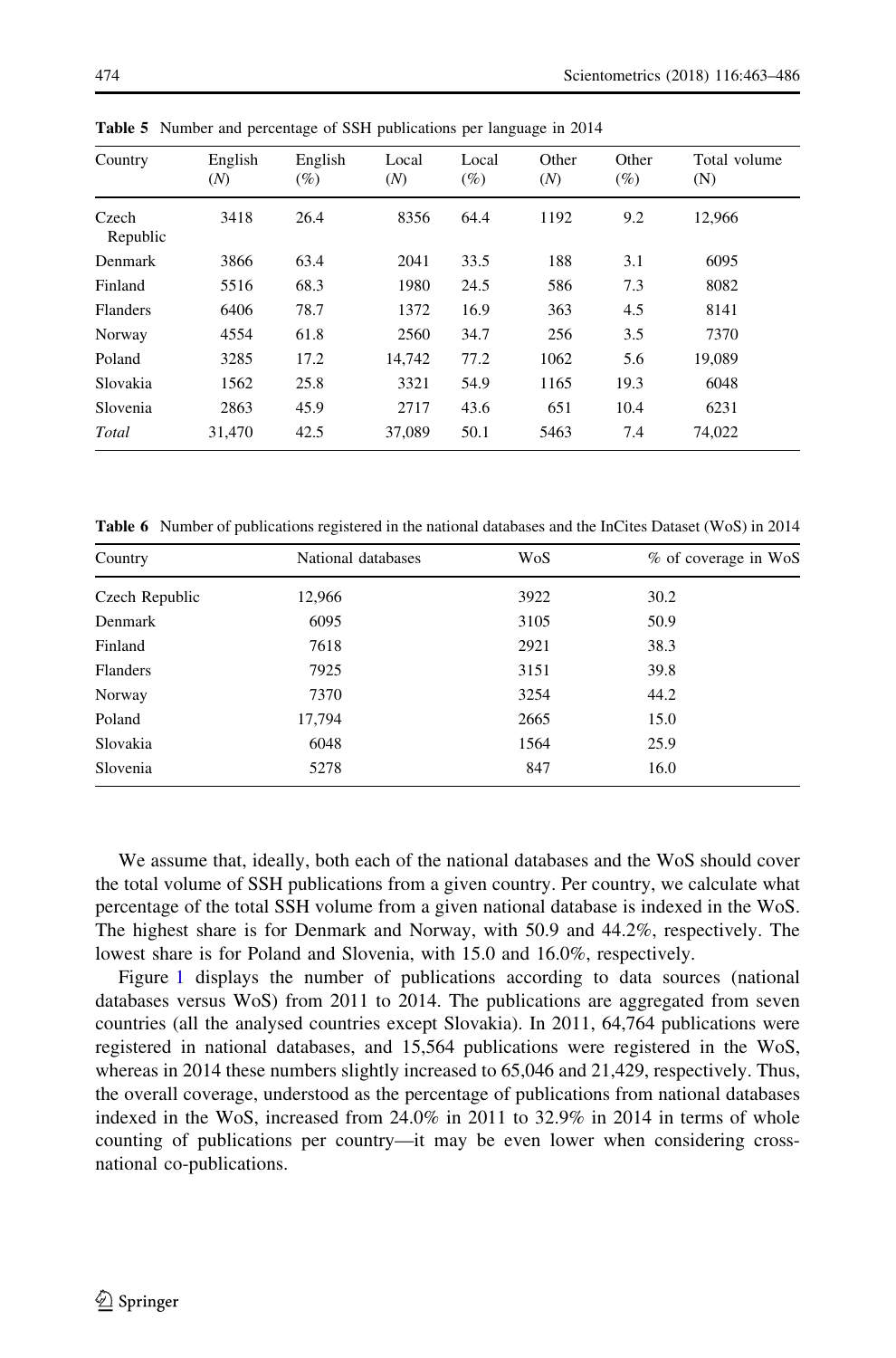<span id="page-12-0"></span>

Fig. 1 Number of SSH publications registered in the national databases and the WoS Core Collection from 2011 to 2014 in seven countries: the Czech Republic, Denmark, Finland, Flanders (Belgium), Norway, Poland, and Slovenia

#### Part C: characteristics of patterns of SSH publications

Figure 2 displays the number of publications per publication type from 2011 to 2014. The publications are aggregated for the seven countries (all the analysed countries except Slovakia). In 2011, 68,336 publications were registered and in 2014 this number slightly decreased to 67,974. A growth in publication number is observed in all countries except Poland and Slovenia. The number of edited volumes remains stable, whereas there are substantial differences in the number of monographs and chapters, which drop considerably. A growing number of published articles can be observed in all countries.

Figure [3](#page-13-0) shows that in the majority of countries, patterns related to publication types were rather stable and quite similar. Edited volumes are not presented in this comparison: we calculated shares for all countries on the basis of articles, monographs, and chapters only. In Poland, we observe considerable changes in the proportions of publication types. The most significant change occurred in 2013: the share of articles increased dramatically. Whereas in 2011 articles constituted 20.71% of all publications in Poland, by 2014 this proportion increased to 48.08%. The opposite occurred for chapters in Poland, as



Fig. 2 Number of SSH publications per type from 2011 to 2014 in the Czech Republic, Denmark, Flanders (Belgium), Norway, Poland, and Slovenia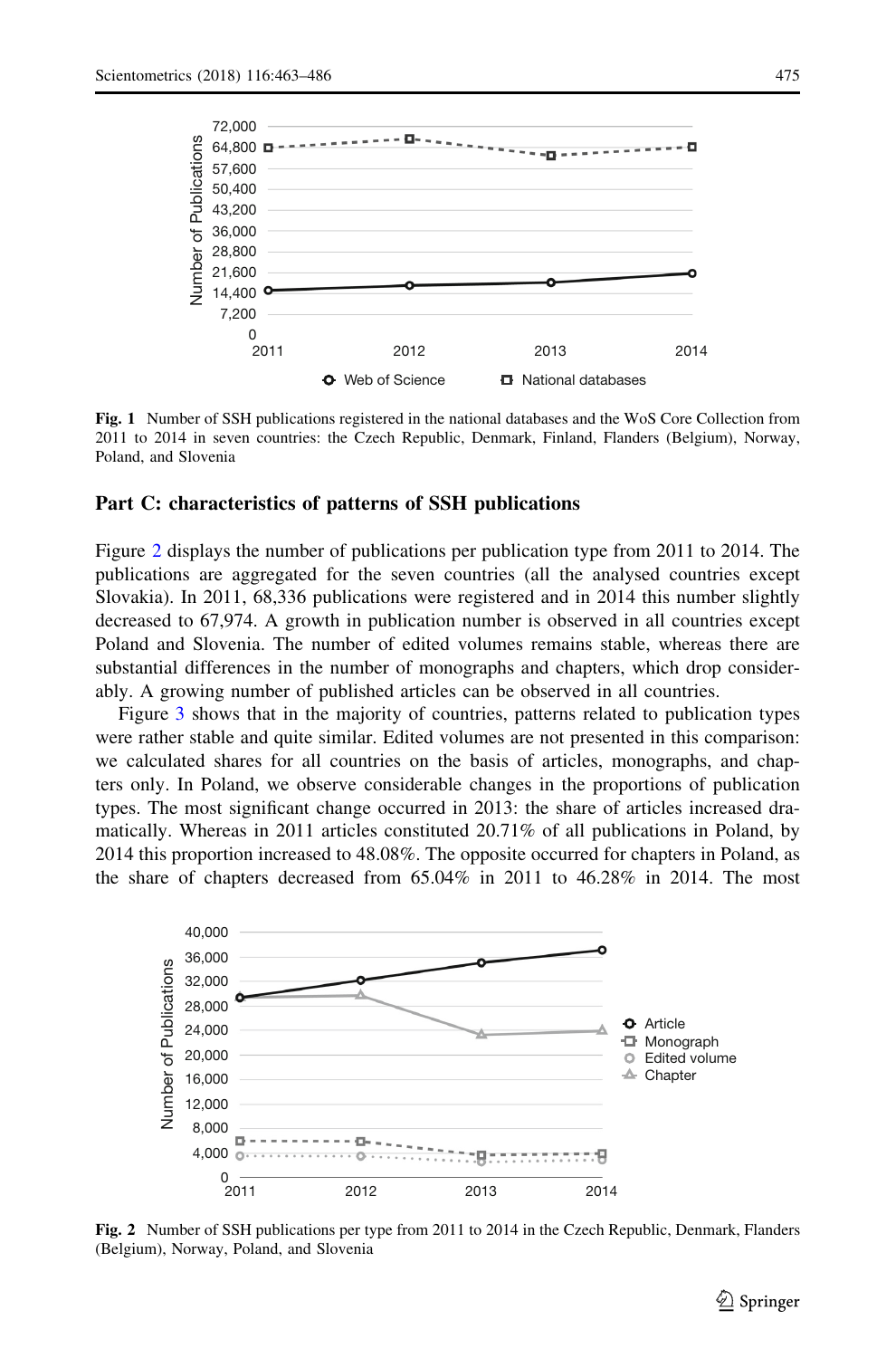<span id="page-13-0"></span>

Fig. 3 Share of publication types in the 2011–2014 period in seven countries: the Czech Republic, Denmark, Finland, Flanders, Norway, Poland, and Slovenia. The maximum scale value of the vertical axis for 'Article' and 'Chapter' is 100, whereas for 'Monograph' it is 20

significant changes in monograph publishing patterns can be observed in Poland (the decline from 14.25% in 2011 to 5.64% in 2014). In 2014, in Denmark, Finland, Flanders, Norway, Poland, and Slovenia monographs do not constitute more than 6% of the total volume, whereas in the Czech Republic the share of monographs is 12.83%.

Figure [4](#page-14-0) shows the distribution of publication languages from 2011 to 2014 (all four publication types included). The proportion of the publications in English is much higher in Denmark, Flanders, Finland, and Norway than in the Czech Republic, Poland, and Slovenia. However, in all countries, there was a growth in the proportion of English publications.

#### Part D: characteristics of the publication patterns according to three disciplines

Table [7](#page-15-0) shows the distribution of publication types within three disciplines: economics and business, law, and philosophy and theology in six countries. The proportion of articles differed according to disciplines: articles are the dominant publication type within (1) economics and business in the Czech Republic, Flanders, Norway and Slovenia; (2) law in the Czech Republic, Finland, Flanders, Norway, and Slovenia; and (3) philosophy and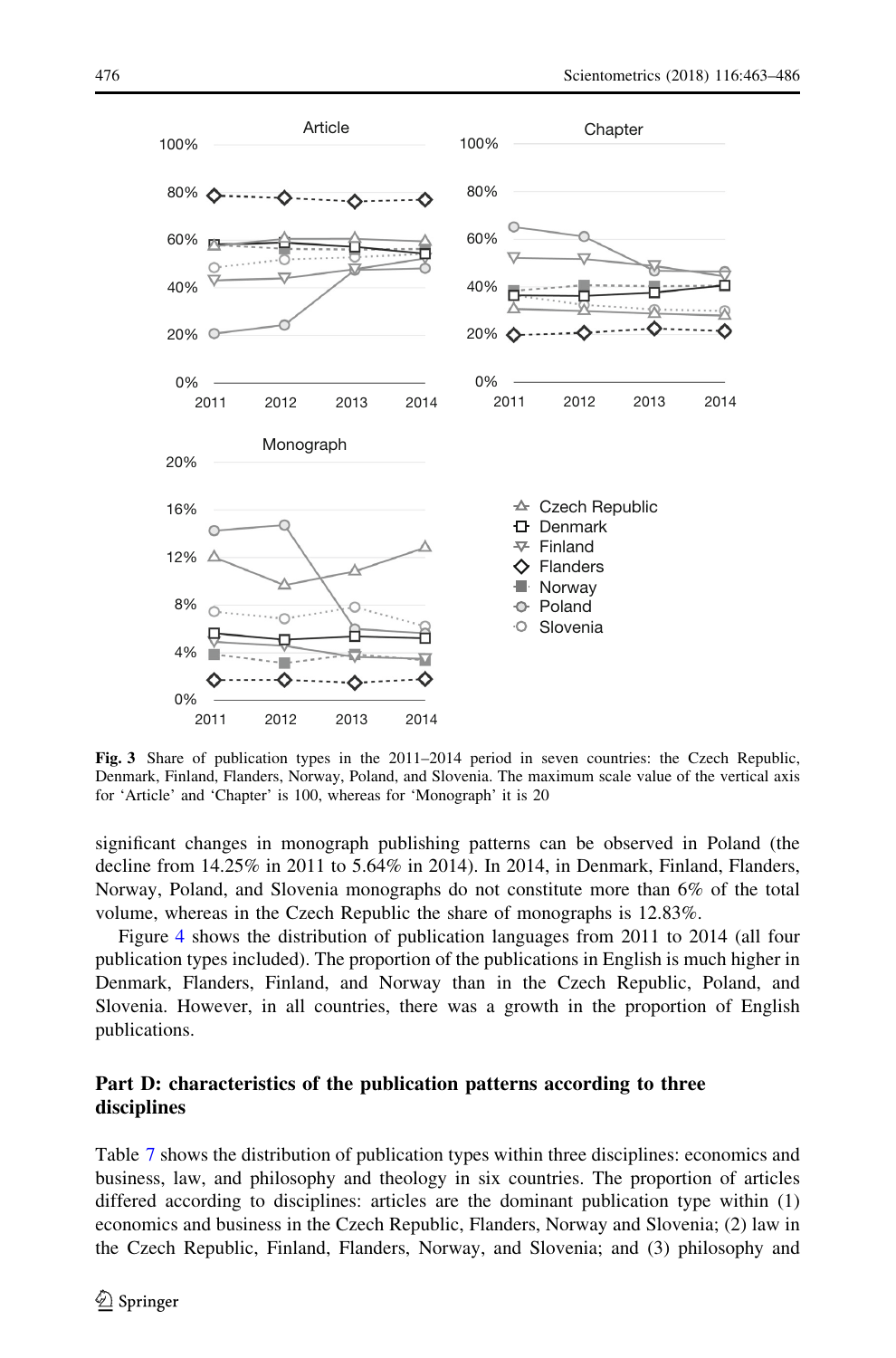<span id="page-14-0"></span>

Fig. 4 Publications in English, the local language, and other languages as a percentage of the total (all publication types). The maximum scale value of the vertical axis for 'English and 'Local language(s)' is 100, whereas for 'Other language(s)' it is 20

theology in the Czech Republic, Flanders, Norway, and Slovenia. In all three disciplines, chapters are the dominant publication type in Poland. Moreover, chapters are the dominant publication type within philosophy and theology in Finland.

Figure [5](#page-16-0) presents the proportion of publications in English per countries for economics and business, law, and philosophy and theology.

In all three disciplines, we can observe the same patterns. The highest and stable share of publications in English is in the first group: Finland, Flanders, and Norway. In the second group, the Czech Republic and Slovenia, the share of publications in English is lower than in West European and Nordic countries but higher than in Poland—the only country in the other group—which has the lowest share of publications in English in all disciplines. We can also observe substantial differences among disciplines: in economics and business, the Czech Republic and Slovenia are approaching the trends of West European and Nordic countries. In law, however, the Czech Republic is rather similar to Poland. Nonetheless, in all six countries, a growth of publications in English is observed (except within law in the Czech Republic and Poland).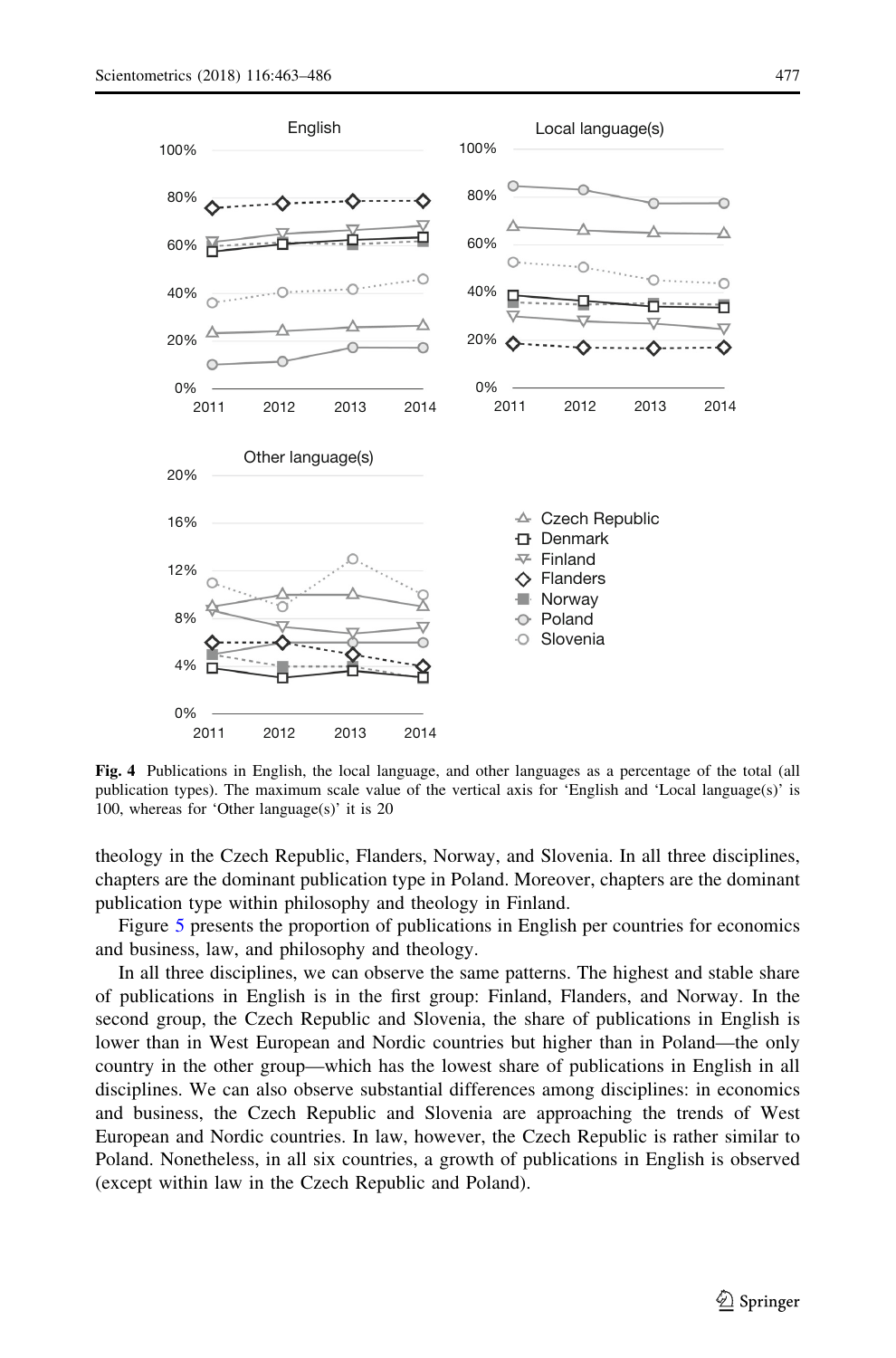| Economics & Business<br>Article<br>$\mathbf N$<br>2732<br>2970<br>3316<br>2845<br>7600<br>1541<br>$\%$<br>46.38<br>62.67<br>81.31<br>77.77<br>72.78<br>40.23<br>Monograph<br>N<br>329<br>122<br>51<br>82<br>118<br>2231<br>1529<br>$\%$<br>9.79<br>1.91<br>1.20<br>2.10<br>8.09<br>5.68<br>4.80<br>Edited book<br>$\mathbf N$<br>N/A<br>91<br>N/A<br>369<br>1938<br>142<br>1336<br>$\%$<br>N/A<br>2.13<br>N/A<br>7.07<br>4.93<br>2.22<br>15.00<br>Chapter<br>N<br>299<br>3169<br>806<br>982<br>431<br>8428<br>$\%$<br>8.90<br>49.49<br>18.90<br>25.12<br>44.61<br>17.53<br>Total<br>$\mathbf N$<br>6403<br>4264<br>3909<br>3360<br>18,893<br>2459<br>$\%$<br>100<br>100<br>100<br>100<br>100<br>100<br>100<br>Law<br>Article<br>$\mathbf N$<br>2999<br>816<br>3042<br>821<br>4241<br>1372<br>$\%$<br>64.09<br>42.37<br>51.86<br>57.82<br>50.12<br>73.80<br>35.83<br>Monograph<br>460<br>214<br>94<br>90<br>882<br>1897<br>N<br>157<br>$\%$<br>11.11<br>5.69<br>6.61<br>9.83<br>2.28<br>7.45<br>7.15<br>Edited book<br>$\mathbf N$<br>N/A<br>87<br>148<br>N/A<br>712<br>302<br>1249<br>$\%$<br>N/A<br>N/A<br>6.01<br>4.71<br>4.52<br>3.59<br>12.73<br>Chapter<br>N<br>1220<br>809<br>838<br>672<br>6003<br>542<br>$\%$<br>26.07<br>42.45<br>50.71<br>42.00<br>20.33<br>22.84<br>Total<br>N<br>4679<br>1926<br>2373<br>4122<br>1583<br>11,838<br>$\%$<br>100<br>100<br>100<br>100<br>100<br>100<br>100<br>Philosophy & Theology | Publication type | CZ | <b>FIN</b> | <b>FLA</b> | <b>NOR</b> | POL | SI | Total  |  |
|-------------------------------------------------------------------------------------------------------------------------------------------------------------------------------------------------------------------------------------------------------------------------------------------------------------------------------------------------------------------------------------------------------------------------------------------------------------------------------------------------------------------------------------------------------------------------------------------------------------------------------------------------------------------------------------------------------------------------------------------------------------------------------------------------------------------------------------------------------------------------------------------------------------------------------------------------------------------------------------------------------------------------------------------------------------------------------------------------------------------------------------------------------------------------------------------------------------------------------------------------------------------------------------------------------------------------------------------------------------------------------------------------------------------------------|------------------|----|------------|------------|------------|-----|----|--------|--|
|                                                                                                                                                                                                                                                                                                                                                                                                                                                                                                                                                                                                                                                                                                                                                                                                                                                                                                                                                                                                                                                                                                                                                                                                                                                                                                                                                                                                                               |                  |    |            |            |            |     |    |        |  |
|                                                                                                                                                                                                                                                                                                                                                                                                                                                                                                                                                                                                                                                                                                                                                                                                                                                                                                                                                                                                                                                                                                                                                                                                                                                                                                                                                                                                                               |                  |    |            |            |            |     |    |        |  |
|                                                                                                                                                                                                                                                                                                                                                                                                                                                                                                                                                                                                                                                                                                                                                                                                                                                                                                                                                                                                                                                                                                                                                                                                                                                                                                                                                                                                                               |                  |    |            |            |            |     |    | 21,004 |  |
|                                                                                                                                                                                                                                                                                                                                                                                                                                                                                                                                                                                                                                                                                                                                                                                                                                                                                                                                                                                                                                                                                                                                                                                                                                                                                                                                                                                                                               |                  |    |            |            |            |     |    | 53.46  |  |
|                                                                                                                                                                                                                                                                                                                                                                                                                                                                                                                                                                                                                                                                                                                                                                                                                                                                                                                                                                                                                                                                                                                                                                                                                                                                                                                                                                                                                               |                  |    |            |            |            |     |    |        |  |
|                                                                                                                                                                                                                                                                                                                                                                                                                                                                                                                                                                                                                                                                                                                                                                                                                                                                                                                                                                                                                                                                                                                                                                                                                                                                                                                                                                                                                               |                  |    |            |            |            |     |    |        |  |
|                                                                                                                                                                                                                                                                                                                                                                                                                                                                                                                                                                                                                                                                                                                                                                                                                                                                                                                                                                                                                                                                                                                                                                                                                                                                                                                                                                                                                               |                  |    |            |            |            |     |    |        |  |
|                                                                                                                                                                                                                                                                                                                                                                                                                                                                                                                                                                                                                                                                                                                                                                                                                                                                                                                                                                                                                                                                                                                                                                                                                                                                                                                                                                                                                               |                  |    |            |            |            |     |    |        |  |
|                                                                                                                                                                                                                                                                                                                                                                                                                                                                                                                                                                                                                                                                                                                                                                                                                                                                                                                                                                                                                                                                                                                                                                                                                                                                                                                                                                                                                               |                  |    |            |            |            |     |    |        |  |
|                                                                                                                                                                                                                                                                                                                                                                                                                                                                                                                                                                                                                                                                                                                                                                                                                                                                                                                                                                                                                                                                                                                                                                                                                                                                                                                                                                                                                               |                  |    |            |            |            |     |    |        |  |
|                                                                                                                                                                                                                                                                                                                                                                                                                                                                                                                                                                                                                                                                                                                                                                                                                                                                                                                                                                                                                                                                                                                                                                                                                                                                                                                                                                                                                               |                  |    |            |            |            |     |    |        |  |
|                                                                                                                                                                                                                                                                                                                                                                                                                                                                                                                                                                                                                                                                                                                                                                                                                                                                                                                                                                                                                                                                                                                                                                                                                                                                                                                                                                                                                               |                  |    |            |            |            |     |    | 14,115 |  |
|                                                                                                                                                                                                                                                                                                                                                                                                                                                                                                                                                                                                                                                                                                                                                                                                                                                                                                                                                                                                                                                                                                                                                                                                                                                                                                                                                                                                                               |                  |    |            |            |            |     |    | 35.93  |  |
|                                                                                                                                                                                                                                                                                                                                                                                                                                                                                                                                                                                                                                                                                                                                                                                                                                                                                                                                                                                                                                                                                                                                                                                                                                                                                                                                                                                                                               |                  |    |            |            |            |     |    |        |  |
|                                                                                                                                                                                                                                                                                                                                                                                                                                                                                                                                                                                                                                                                                                                                                                                                                                                                                                                                                                                                                                                                                                                                                                                                                                                                                                                                                                                                                               |                  |    |            |            |            |     |    | 39,288 |  |
|                                                                                                                                                                                                                                                                                                                                                                                                                                                                                                                                                                                                                                                                                                                                                                                                                                                                                                                                                                                                                                                                                                                                                                                                                                                                                                                                                                                                                               |                  |    |            |            |            |     |    |        |  |
|                                                                                                                                                                                                                                                                                                                                                                                                                                                                                                                                                                                                                                                                                                                                                                                                                                                                                                                                                                                                                                                                                                                                                                                                                                                                                                                                                                                                                               |                  |    |            |            |            |     |    |        |  |
|                                                                                                                                                                                                                                                                                                                                                                                                                                                                                                                                                                                                                                                                                                                                                                                                                                                                                                                                                                                                                                                                                                                                                                                                                                                                                                                                                                                                                               |                  |    |            |            |            |     |    |        |  |
|                                                                                                                                                                                                                                                                                                                                                                                                                                                                                                                                                                                                                                                                                                                                                                                                                                                                                                                                                                                                                                                                                                                                                                                                                                                                                                                                                                                                                               |                  |    |            |            |            |     |    | 13,291 |  |
|                                                                                                                                                                                                                                                                                                                                                                                                                                                                                                                                                                                                                                                                                                                                                                                                                                                                                                                                                                                                                                                                                                                                                                                                                                                                                                                                                                                                                               |                  |    |            |            |            |     |    |        |  |
|                                                                                                                                                                                                                                                                                                                                                                                                                                                                                                                                                                                                                                                                                                                                                                                                                                                                                                                                                                                                                                                                                                                                                                                                                                                                                                                                                                                                                               |                  |    |            |            |            |     |    |        |  |
|                                                                                                                                                                                                                                                                                                                                                                                                                                                                                                                                                                                                                                                                                                                                                                                                                                                                                                                                                                                                                                                                                                                                                                                                                                                                                                                                                                                                                               |                  |    |            |            |            |     |    |        |  |
|                                                                                                                                                                                                                                                                                                                                                                                                                                                                                                                                                                                                                                                                                                                                                                                                                                                                                                                                                                                                                                                                                                                                                                                                                                                                                                                                                                                                                               |                  |    |            |            |            |     |    |        |  |
|                                                                                                                                                                                                                                                                                                                                                                                                                                                                                                                                                                                                                                                                                                                                                                                                                                                                                                                                                                                                                                                                                                                                                                                                                                                                                                                                                                                                                               |                  |    |            |            |            |     |    |        |  |
|                                                                                                                                                                                                                                                                                                                                                                                                                                                                                                                                                                                                                                                                                                                                                                                                                                                                                                                                                                                                                                                                                                                                                                                                                                                                                                                                                                                                                               |                  |    |            |            |            |     |    |        |  |
|                                                                                                                                                                                                                                                                                                                                                                                                                                                                                                                                                                                                                                                                                                                                                                                                                                                                                                                                                                                                                                                                                                                                                                                                                                                                                                                                                                                                                               |                  |    |            |            |            |     |    |        |  |
|                                                                                                                                                                                                                                                                                                                                                                                                                                                                                                                                                                                                                                                                                                                                                                                                                                                                                                                                                                                                                                                                                                                                                                                                                                                                                                                                                                                                                               |                  |    |            |            |            |     |    |        |  |
|                                                                                                                                                                                                                                                                                                                                                                                                                                                                                                                                                                                                                                                                                                                                                                                                                                                                                                                                                                                                                                                                                                                                                                                                                                                                                                                                                                                                                               |                  |    |            |            |            |     |    | 10,084 |  |
|                                                                                                                                                                                                                                                                                                                                                                                                                                                                                                                                                                                                                                                                                                                                                                                                                                                                                                                                                                                                                                                                                                                                                                                                                                                                                                                                                                                                                               |                  |    |            |            |            |     |    | 38.02  |  |
|                                                                                                                                                                                                                                                                                                                                                                                                                                                                                                                                                                                                                                                                                                                                                                                                                                                                                                                                                                                                                                                                                                                                                                                                                                                                                                                                                                                                                               |                  |    |            |            |            |     |    |        |  |
|                                                                                                                                                                                                                                                                                                                                                                                                                                                                                                                                                                                                                                                                                                                                                                                                                                                                                                                                                                                                                                                                                                                                                                                                                                                                                                                                                                                                                               |                  |    |            |            |            |     |    | 26,521 |  |
|                                                                                                                                                                                                                                                                                                                                                                                                                                                                                                                                                                                                                                                                                                                                                                                                                                                                                                                                                                                                                                                                                                                                                                                                                                                                                                                                                                                                                               |                  |    |            |            |            |     |    |        |  |
|                                                                                                                                                                                                                                                                                                                                                                                                                                                                                                                                                                                                                                                                                                                                                                                                                                                                                                                                                                                                                                                                                                                                                                                                                                                                                                                                                                                                                               |                  |    |            |            |            |     |    |        |  |
| Article                                                                                                                                                                                                                                                                                                                                                                                                                                                                                                                                                                                                                                                                                                                                                                                                                                                                                                                                                                                                                                                                                                                                                                                                                                                                                                                                                                                                                       |                  |    |            |            |            |     |    |        |  |
| N<br>1954<br>924<br>1745<br>1148<br>902<br>1043<br>7716                                                                                                                                                                                                                                                                                                                                                                                                                                                                                                                                                                                                                                                                                                                                                                                                                                                                                                                                                                                                                                                                                                                                                                                                                                                                                                                                                                       |                  |    |            |            |            |     |    |        |  |
| $\%$<br>52.95<br>25.99<br>54.17<br>38.39<br>64.25<br>51.51                                                                                                                                                                                                                                                                                                                                                                                                                                                                                                                                                                                                                                                                                                                                                                                                                                                                                                                                                                                                                                                                                                                                                                                                                                                                                                                                                                    |                  |    |            |            |            |     |    | 47.07  |  |
| Monograph                                                                                                                                                                                                                                                                                                                                                                                                                                                                                                                                                                                                                                                                                                                                                                                                                                                                                                                                                                                                                                                                                                                                                                                                                                                                                                                                                                                                                     |                  |    |            |            |            |     |    |        |  |
| ${\bf N}$<br>460<br>114<br>80<br>133<br>529<br>241<br>1557                                                                                                                                                                                                                                                                                                                                                                                                                                                                                                                                                                                                                                                                                                                                                                                                                                                                                                                                                                                                                                                                                                                                                                                                                                                                                                                                                                    |                  |    |            |            |            |     |    |        |  |
| $\%$<br>6.13<br>12.75<br>4.74<br>2.95<br>15.24<br>11.90<br>9.50                                                                                                                                                                                                                                                                                                                                                                                                                                                                                                                                                                                                                                                                                                                                                                                                                                                                                                                                                                                                                                                                                                                                                                                                                                                                                                                                                               |                  |    |            |            |            |     |    |        |  |
| Edited book                                                                                                                                                                                                                                                                                                                                                                                                                                                                                                                                                                                                                                                                                                                                                                                                                                                                                                                                                                                                                                                                                                                                                                                                                                                                                                                                                                                                                   |                  |    |            |            |            |     |    |        |  |
| ${\bf N}$<br>N/A<br>171<br>126<br>N/A<br>269<br>258<br>824                                                                                                                                                                                                                                                                                                                                                                                                                                                                                                                                                                                                                                                                                                                                                                                                                                                                                                                                                                                                                                                                                                                                                                                                                                                                                                                                                                    |                  |    |            |            |            |     |    |        |  |
| $\%$<br>$\rm N/A$<br>7.10<br>4.64<br>N/A<br>7.75<br>12.74<br>5.02                                                                                                                                                                                                                                                                                                                                                                                                                                                                                                                                                                                                                                                                                                                                                                                                                                                                                                                                                                                                                                                                                                                                                                                                                                                                                                                                                             |                  |    |            |            |            |     |    |        |  |

<span id="page-15-0"></span>Table 7 SSH publications per type and by discipline in six European countries in the 2011–2014 period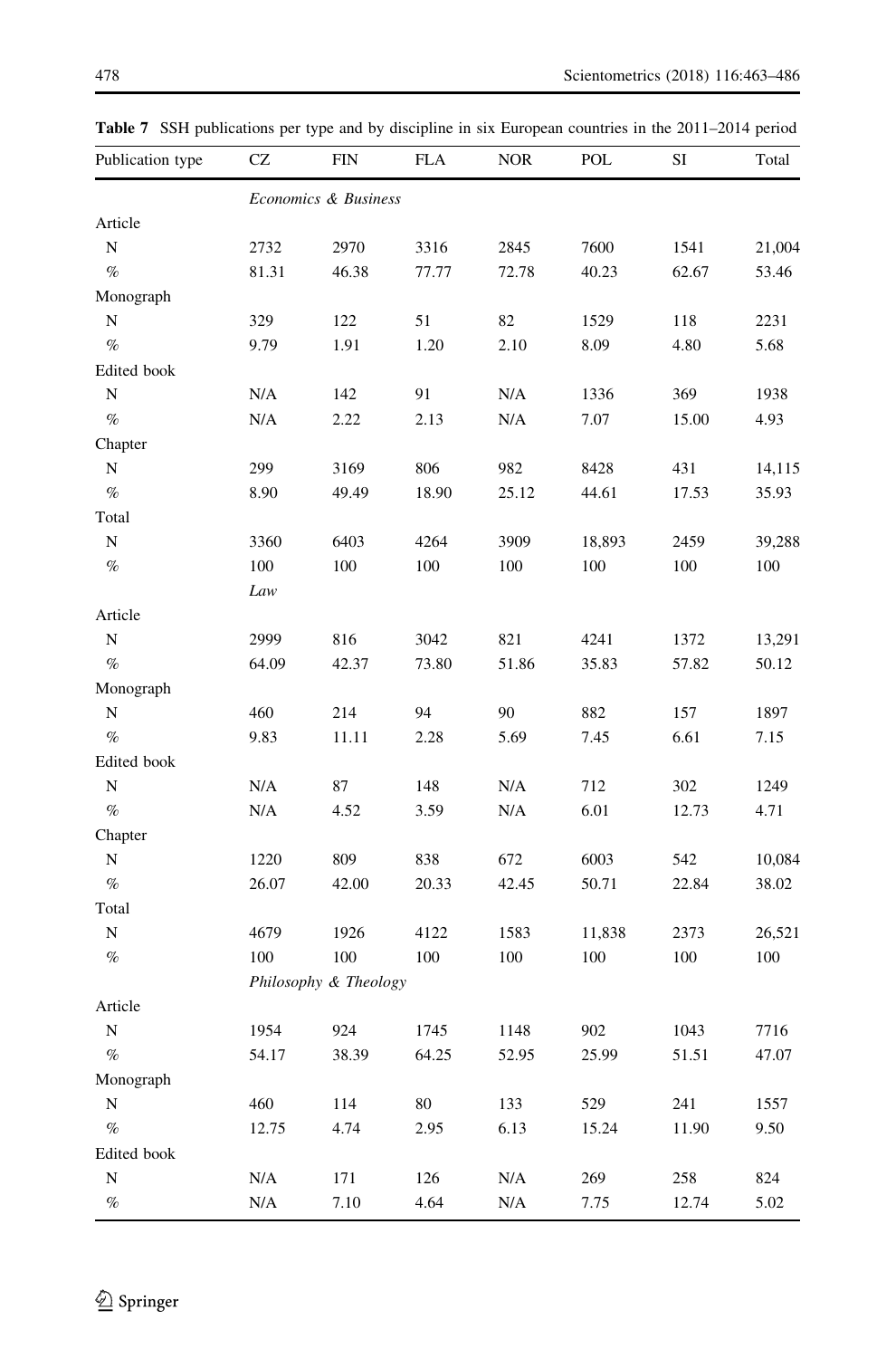<span id="page-16-0"></span>

| <b>Table 7</b> continued |       |            |            |            |       |       |        |  |  |  |  |
|--------------------------|-------|------------|------------|------------|-------|-------|--------|--|--|--|--|
| Publication type         | CZ    | <b>FIN</b> | <b>FLA</b> | <b>NOR</b> | POL   | SI    | Total  |  |  |  |  |
| Chapter                  |       |            |            |            |       |       |        |  |  |  |  |
| N                        | 1193  | 1198       | 765        | 887        | 1771  | 483   | 6297   |  |  |  |  |
| $\%$                     | 33.07 | 49.77      | 28.17      | 40.91      | 51.02 | 23.85 | 38.41  |  |  |  |  |
| Total                    |       |            |            |            |       |       |        |  |  |  |  |
| N                        | 3607  | 2407       | 2716       | 2168       | 3471  | 2025  | 16,376 |  |  |  |  |
| $\%$                     | 100   | 100        | 100        | 100        | 100   | 100   | 100    |  |  |  |  |

CZ Czech Republic, FIN Finland, FLA Flanders, NOR Norway, POL Poland, SI Slovenia

![](_page_16_Figure_3.jpeg)

Fig. 5 Publications in English as a percentage of the total (all publication types)

#### **Discussion**

Our findings show that publication patterns differ both across fields (e.g. law differs from economics and business in the same way in Flanders and Finland) and across countries (e.g. publication patterns for law in the Czech Republic differ from those for law in Finland). The advantage of using national publication databases as our data source is that we can analyse the total peer-reviewed SSH publication volume for eight countries and hence go beyond the coverage of databases like Scopus or the WoS. This is essential, in order to, as the findings of Part B in the results section show, obtain a comprehensive overview of a country's SSH output.

Our study had two main limitations. First, our study uses data from national databases which are based on different classification systems (cognitive versus organizational). This may have biased the results on the discipline level and for the comparison between the national databases and the WoS. Currently, however, analysing the total SSH volume in non-English speaking countries is possible only in this way, i.e. on the basis of national databases. Guns et al. ([2017](#page-21-0)) have analysed the discrepancy between these two ways of classifying publications in the social sciences and humanities. They show that, in the VABB-SHW, 70% of publications from the humanities are published in humanities journals, while only 53% of publications from the social sciences are published in social sciences journals. Additionally, the types of institutions and personnel reporting to those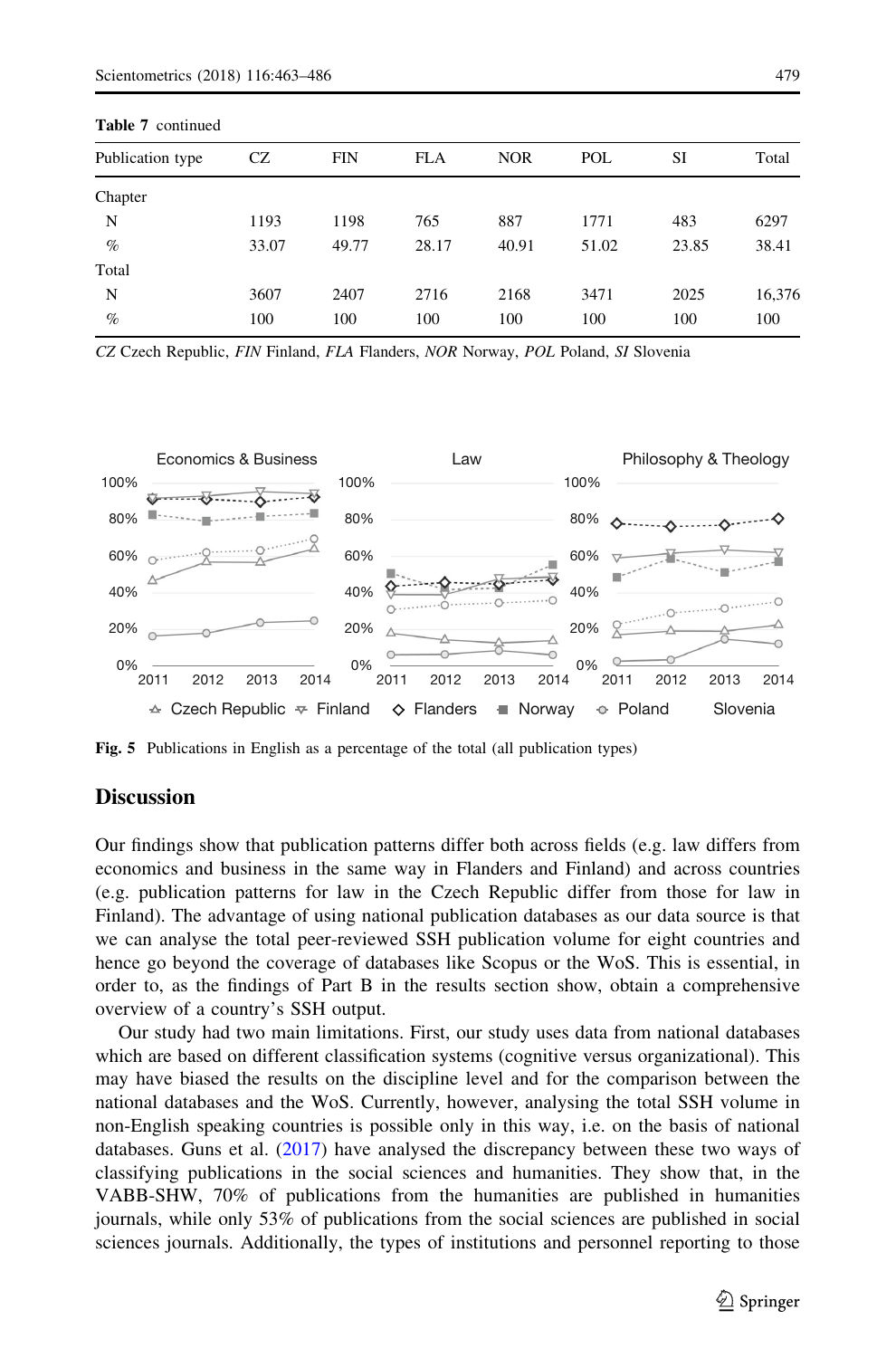national databases are different across countries. For example, for Flanders data are collected only from universities, whereas in Slovakia only full-time academics report their publications.

Second, we analyse statistics of the peer-reviewed SSH publications regardless of the quality of those publications. In terms of peer review processes, we have taken the collection of those publications that have been marked as peer reviewed at face value for each of the eight countries. We know, however, that peer review comes in many different forms (Lee et al. [2013](#page-22-0)) and is not determined uniformly across each of the eight databases (e.g. for NSI, authors themselves first indicate whether a publication is peer reviewed or not, whereas in Flanders a central panel decides on the peer review status of publication channels). Even for the same publications channels, these different approaches may lead to differences in terms of peer review status across countries (Pölönen et al. [2017b](#page-22-0)). Moreover, in terms of quality of publications we measure neither the impact nor the citations of the publications, and we do not analyse whether the growth in terms of number of articles is related to the growth of articles published in top-tier journals or societal impact. Our primary aim is to provide a broader picture of SSH productivity in European countries. Nonetheless, we believe that the quality and impact of the SSH publications used for this analysis is a topic that requires further investigation.

Publication patterns are rooted in scholarly traditions, as the relatively stable cases of Denmark, Finland, Flanders, and Norway show. However, our analysis reveals that discipline-level publication patterns differ more across countries than Sivertsen [\(2016a\)](#page-23-0) and van Leeuwen [\(2006](#page-23-0)) initially suggested. It appears that similarities between disciplines depend not only on the analogies within disciplines but also on the similarities between countries. In comparing the publication patterns from eight European countries, we observed few similarities for comparison at either the country level or the discipline level.

In general, our findings revealed two publication pattern characteristics that should be interpreted in a broader context. The first publication pattern characteristic relates to the proportions of publication types, which appear relatively stable in Denmark, Finland, Flanders, Norway, and Slovenia but were subject to significant change in the Czech Republic and Poland, especially in terms of the share of monographs. Since 2011, in Poland, the proportion of articles has increased, whereas the proportion of chapters has decreased. The number of monographs has decreased significantly as well. An interpretation of these changes is possible when we identify the main underlying mechanisms. In Poland, the regulations for both the performance-based research funding system and for academic promotions changed considerably from 2009 to 2014 (Kulczycki [2017\)](#page-22-0). Furthermore, science policy in Poland has increasingly provided incentives for publishing articles and for publishing in English (Kulczycki et al. [2017b\)](#page-22-0). As for the Czech Republic, the decrease of monographs in 2012 can be interpreted by the change of the evaluation regulations (i.e. Evaluation Methodology) in 2013. In each evaluation year, outputs from the previous year are assessed. Based on these regulations, books and chapters became the subject of panel review. Consequently, many publications were excluded from the database, as they were recognized by panels as inappropriate or even fraudulent according to the definition of the publication type. In the next few years, researchers adopted new conditions and the number of books rose again. The overall ratio of number of books and articles in journals can be interpreted in the context of strategic balancing between the expected number of points in the national evaluation and the effort put in publishing in certain publication channels. Our findings point to the possibility that these policies have achieved some of their intended effects. However, we have not analysed the quality of the articles, for example, in terms of publication channel (e.g. top-tier journals indexed in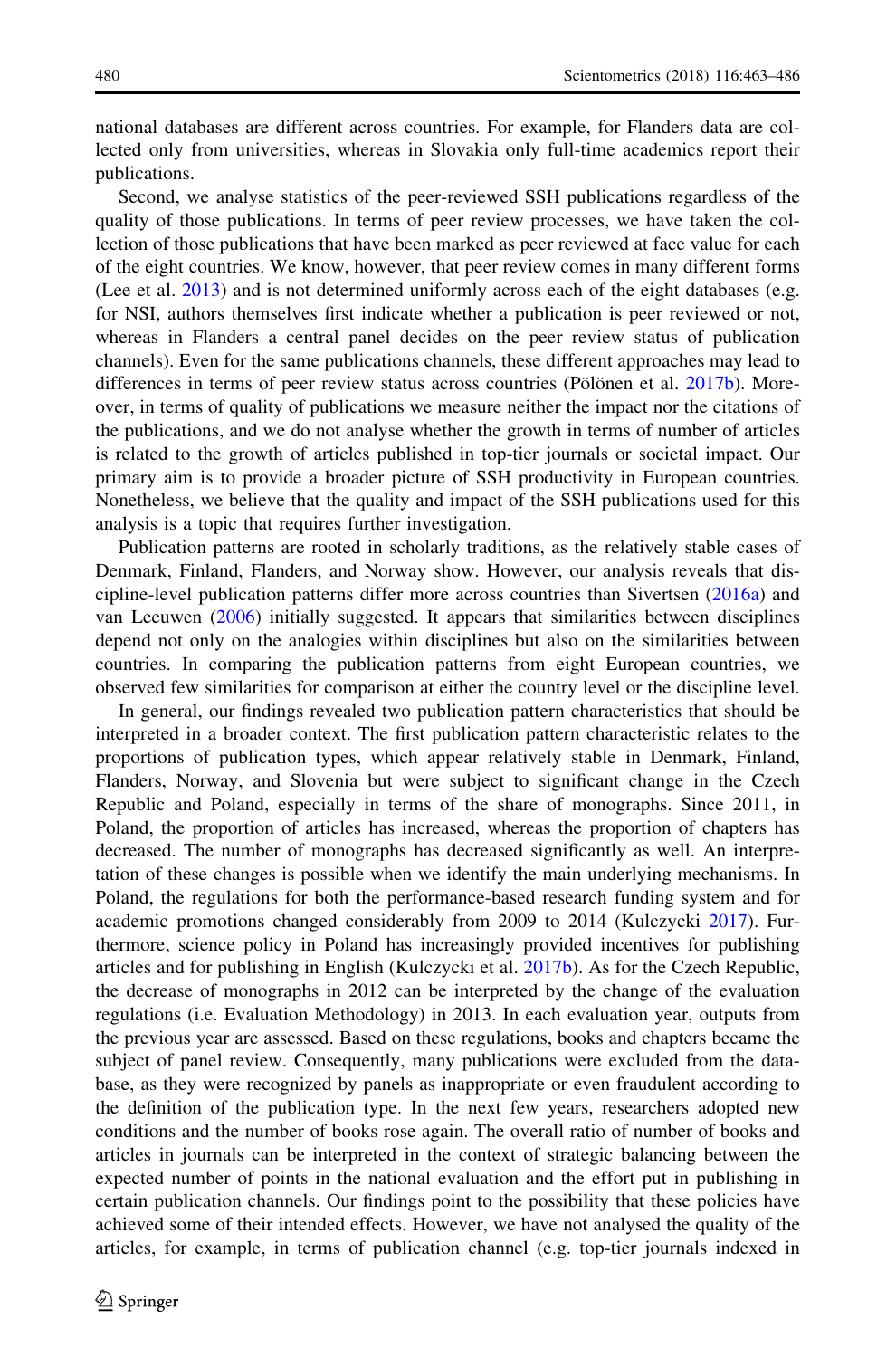Scopus or the WoS). In other words, what unintended and constitutive effects have occurred remains to be studied.

Another publication pattern and characteristic that requires further attention is related to the publication languages, and in particular, publications that are written in English. Both on the aggregate level and on the discipline level, we found patterns that similarly divided the analysed countries into three groups. In Denmark, Finland, Flanders, and Norway, the majority of the peer-reviewed publications appear in English. In the Czech Republic and Slovenia, publications in English constitute a lower share of the total volume. In Poland, publications written in English constitute the smallest share of all SSH publications from all the analysed countries. However, in all countries at the aggregate level, the growth of English language publications is observed.

The share of publications in English can be interpreted, among other perspectives, in the light of the size of the scientific community in the given countries. In our study, we have analysed eight countries, which were chosen on the basis of data availability. Our initial goal was to analyse all European countries which collect the bibliographic records for all SSH peer-reviewed publications at the national level. In the final dataset, there are six countries whose populations do not exceed 7 million citizens (i.e. Denmark, Finland, Flanders, Norway, Slovakia, and Slovenia). The Czech Republic has 10.5 million citizens, and Poland has 38 million citizens. The size of the population and the size of scholarly community may be important explanatory factors of publication patterns. The 'local' market of academic output may be very different depending on the number of people speaking the local language and the number of small local publishers. However, some local languages are also the local language in other countries (e.g. Dutch in the Netherlands), and in some contexts, it is common for researchers to be able to read each other's publications in the local language because the languages are similar (e.g. Danish and Norwegian).

Poland is one of the biggest European countries (and the largest among the countries analysed in this study). Our findings show that Polish SSH scholars are comparatively less internationally oriented in their publication patterns in terms of writing in English. However, prior to 1989 Polish SSH scholars used to be international. Following a massive expansion of the higher education sector after 1989, Polish SSH scholars lost much of their international research visibility (Kwiek [2014](#page-22-0)). Smaller countries such as Denmark, Finland, Norway, and Slovenia, with local languages which are not commonly used in other countries, have only small local audiences for scholarly publications in the local language. Thus, scholars from these countries need to be more international in their publication practices from the onset. For instance, Denmark, Finland, Flanders, and Norway have a long tradition of being international in their scholarly publication patterns. They also have a strong tradition of being nationally relevant in research and using the national language, particularly in the SSH. In contrast, however, the Czech Republic, Slovakia, and Slovenia are also small countries, but their internationalization patterns are not similar to those in Denmark, Norway, Finland, or Flanders. Thus, (1) the size of a country and the size of its scientific community may contribute to differences in publication patterns only to some extent, and (2) differences in publication patterns within disciplines in various countries are determined not only by, among other factors, disciplines themselves and the size of countries and scientific communities, but also by the cultural and historical heritage of those countries. Hence, by analysing publications that are written in English, we seek further explanatory factors beyond the disciplines.

An even more important explanatory factor, however, may be the respective  $20<sup>th</sup>$ century histories of the analysed countries. In the Czech Republic, Poland, and Slovakia,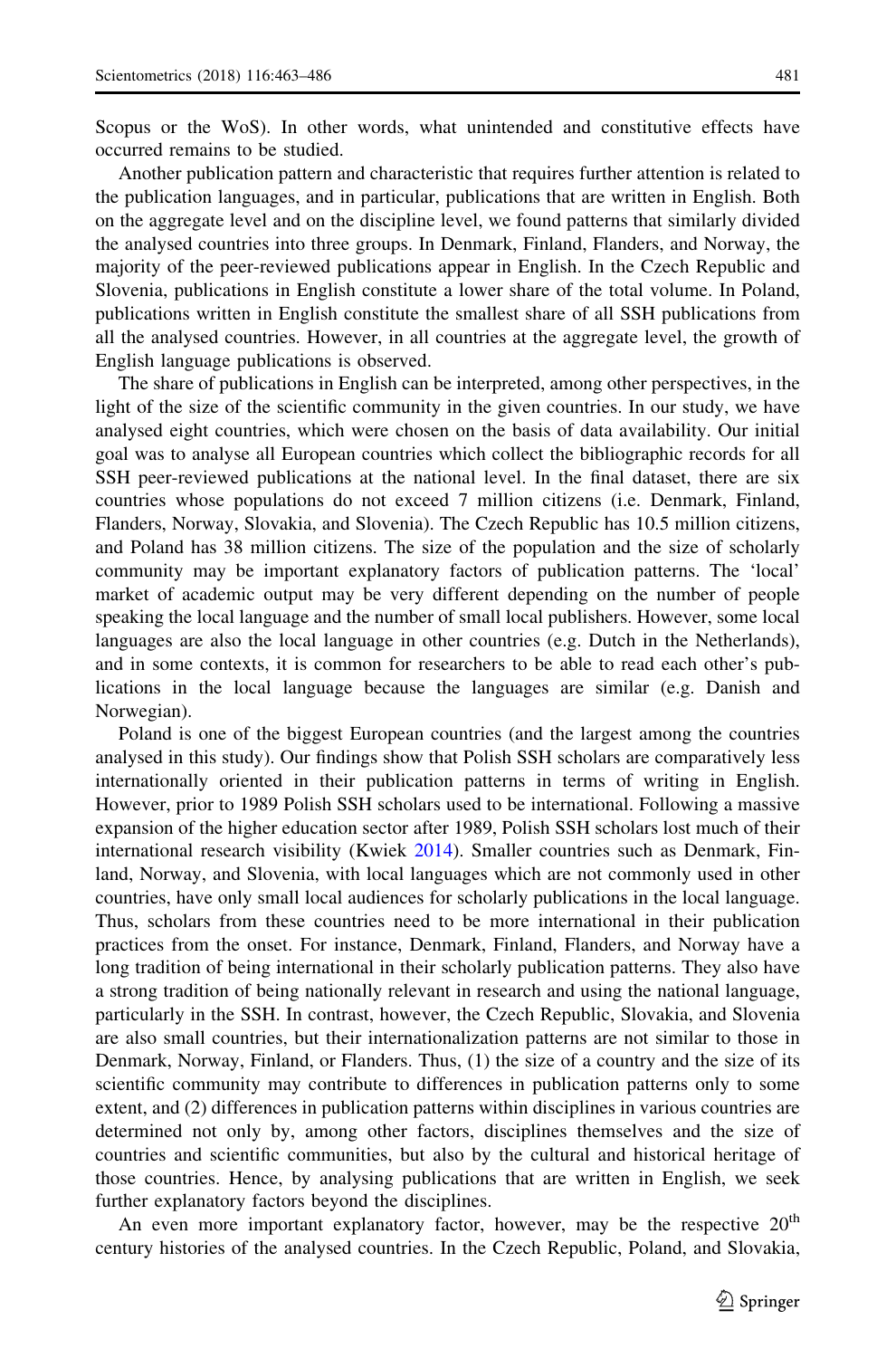Russian was a compulsory language at school prior to 1989, and, from a researcher's point of view, publishing in English was not the best way to communicate research results. Before the achievement of Slovenian independence in 1991, in former Yugoslavia, the Slovene language was one of the official languages. The share of publications in other official languages (Serbian and Croatian) was significant. Since then, in those countries other languages became more prevalent (mostly English and German).

However, SSH scholars from the majority of the Central and Eastern European countries still traditionally investigate only local topics and read and use publications mostly from national or regional journals and publishers. Before 1989, science in former communist countries was strongly politicized. Under communist regimes, all public account-ability systems were subordinated to party accountability (Balázs et al. [1995](#page-21-0)). Therefore, party loyalty was necessary for academic promotions and professional successes. Also, some specificities of the structure of the R&D system stem from the communist period. The research and higher education systems are still characterised by a split between the Academies of Sciences (e.g. the Academy of Sciences of the Czech Republic and the Polish Academy of Sciences) and university systems, though the two entities increasingly collaborate (Heinecke [2017\)](#page-21-0). The situation in Central and Eastern European countries before and after 1989 may still contribute to the current publication practices in economics and business, which as an academic discipline is substantially less internationally oriented in those countries than in the other countries that were examined in this study. In the Czech Republic, Poland, and Slovakia, economics and business served as one of the main tools of the central planning economy for domestic purposes. After 1989, economics and business had to face other domestic challenges of the transformation from central planning to (turbo) capitalism (Papava [2005](#page-22-0)).

The transformations of publication patterns are also shaped by science policy and the incentives created by research evaluation systems. As mentioned earlier, large-scale reforms in science and higher education systems in Poland created incentives for publishing in English and choosing articles as a publication type. Some incentives can also be observed in other countries. In the Czech Republic, publication patterns and publication languages may be in general (not only in SSH) directly influenced by the national evaluation system, which influences 100% of the core funding of research from the state budget. The Czech evaluation system encourages Scopus and WoS journals and proceedings. An article published in a top international journal obtains several times more points than an article published in a journal that concerns ''national'' fields (e.g. law), focuses on local topics, and is written in Czech (Good et al. [2015\)](#page-21-0). An analogous situation may be observed in Slovakia. In Denmark, the Danish Bibliometric Research Indicator has not been implemented in order to incentivize the Danish authors to publish in English, and while only 9% of the Danish publication channels on the BFI list of series are on the higher level 2, there is no Danish publisher listed at this level. This results in only 11% of the publications in SSH written in Danish being on level 2 in 2014. These levels are chosen by the researchers themselves through the Academic Committee and expert panels, which indicates that the Danish authors in SSH are either already focusing on publishing in English or have an external incentive to publish in English.

In Finland, in 2010–2012, 1% of the annual block grant for universities was allocated on the basis of ''international refereed publications'', and 0.7% of the grant was allocated on basis of other publications. In 2013–2014 the share of international refereed publications increased to 9%, and that of other publications increased to 4%. This model promoted international publishing, as refereed journal and book publications published in Finland were counted among other publications together with non-refereed output in international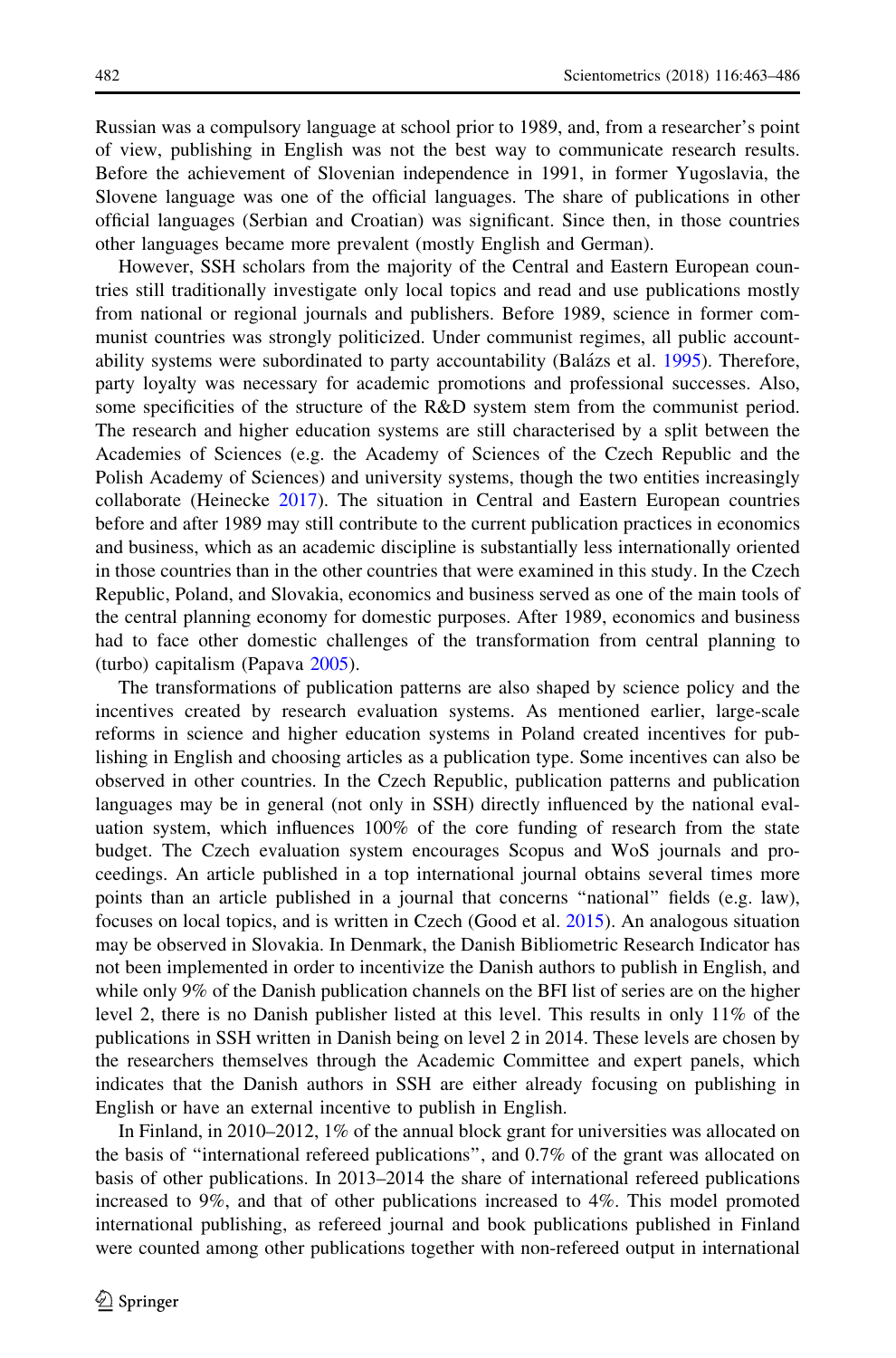outlets. Since 2015, Finland adopted the Norwegian model, in which the weight of publications depends on the publication channel rating (Gimetnez-Toledo et al.  $2016$ ). This model provides incentives for publishing in the national languages, as the majority of peerreviewed publications in Finnish and English language channels are given equal weight at level 1 of the three-tier rating system. In Finland, 22 SSH publication series and three book publishers publishing in national language are also rated as level  $2$  (Pölönen [2015](#page-22-0)). Universities are also required under the Universities Act to evaluate their research activities and report the results publicly. Each university decides how it conducts the evaluation and if publication indicators are used. Although some universities use citation analysis or local publication data to inform expert panels, it is unlikely that research evaluation exercises in Finland would affect publication type and/or language selection on the national level (Wang et al. [2014](#page-23-0)). The Academy of Finland, the main research funding organization in Finland, traditionally uses panels of foreign experts to evaluate applications. In the long term, this practice may have put pressure on SSH researchers to produce more international output profiles (Väyrynen [2006](#page-23-0)).

In Flanders, the performance-based funding system started out (in 2003) with publications indexed in the WoS only. This may have driven researchers towards the WoS (Ossenblok et al. [2012\)](#page-22-0). In the Norwegian model, the state allocates less than 2% of the total expenses in the higher education sector (Sivertsen [2016b\)](#page-23-0). Thus, the Norwegian publication indicator attracts attention from researchers because it links directly to their publication practices. In Slovakia, regulations for assessing publications are directly connected to the funds allocation (Ministry of Education, Science, Research and Sport of the Slovak Republic [2017](#page-22-0)). Therefore, there are direct incentives for researchers to shift their publication outputs towards those types of publications that are within their capacity and allow them to earn more money. In Slovenia, the research evaluation system considers publications indexed in Scopus or the WoS (Science Citation Index Expanded). The small size of the research sector in Slovenia results in a low number of publications indexed in these two international databases. However, the social sciences and humanities exhibited the largest growth in international publications from 1998 to 2005 (Sorčan et al. [2008\)](#page-23-0).

## Conclusion

The findings presented in this study have practical and policy implications. The internationalization policies in non-English speaking countries should be designed with consideration of current publication patterns. Western and Northern European countries have different starting points than Central and Eastern European countries. Scholars in the former group of countries are more rooted in their disciplines internationally and belong more often to a world-wide scholarly community than scholars from the latter group of countries. The Czech and Polish cases illustrate that it may be easy to change publication practices by providing incentives for scholars to publish in more locally oriented scholarly channels. This means that science policy could have strong—both positive and negative consequences for the researchers' behaviour. Our results show that in the majority of countries, less than 50% of SSH publications is visible in WoS. Hence, science policies oriented to university rankings may be interested in developing incentives which will push scholars to publish in journals indexed in Scopus and/or the WoS. However, providing such incentives, though desirable from some science policy points of view, could have negative consequences for SSH publication patterns. As we show, SSH scholars published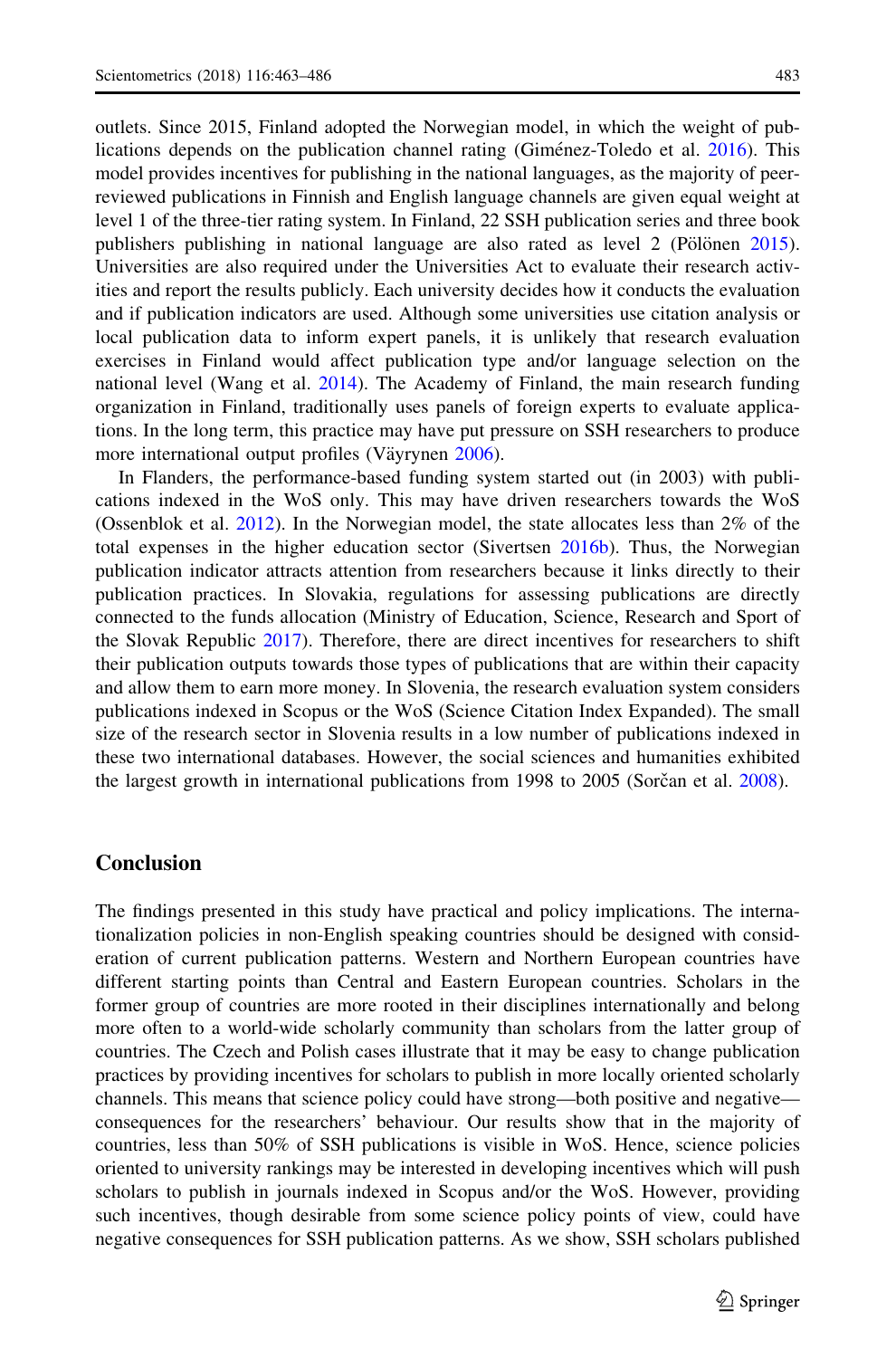<span id="page-21-0"></span>many monographs and chapters which are not included (with some exceptions in the Book Citation Index) in Scopus or the WoS. Our findings follow results presented by Sivertsen and Larsen ([2012\)](#page-23-0), who provided empirical evidence that a robust bibliometric database for assessing the impact of all types of research output in SSH is needed. Thus, we suggest that the role of national databases, which cover all publication channels important for the SSH, should be increased in research evaluation systems, funding-schemes, and university rankings.

Acknowledgements The present study is an extended version of an article presented at the 16th International Conference on Scientometrics and Informetrics, Wuhan (China), 16–20 October 2017). The authors are indebted to COST Action CA1537 ''European Network for Research Evaluation in the Social Sciences and the Humanities'' for supporting this work. Kasper Bruun is employed in the Danish Ministry of Higher Education and Science: positions and views expressed in the paper are solely on the account of the author.

Open Access This article is distributed under the terms of the Creative Commons Attribution 4.0 International License [\(http://creativecommons.org/licenses/by/4.0/\)](http://creativecommons.org/licenses/by/4.0/), which permits unrestricted use, distribution, and reproduction in any medium, provided you give appropriate credit to the original author(s) and the source, provide a link to the Creative Commons license, and indicate if changes were made.

Funding The work of Emanuel Kulczycki was supported by the National Programme for the Development of Humanities in Poland [Grant Number 0057/NPHR3/H11/82/2014]. Tim Engels and Raf Guns thank the Flemish Government for its funding of the VABB through the Centre for R&D Monitoring (ECOOM).

## References

- Arnold, E. (2011). International audit of research, development & innovation in the Czech Republic: Final report: Synthesis report. <https://rio.jrc.ec.europa.eu/en/file/8082/download?token=l5tMSCU7>. Accessed 13 January 2018.
- Balázs, K., Faulkner, W., & Schimank, U. (1995). Transformation of the research systems of post-communist Central and Eastern Europe: An introduction. Social Studies of Science, 25(4), 613–632. [https://](https://doi.org/10.1177/030631295025004002) [doi.org/10.1177/030631295025004002](https://doi.org/10.1177/030631295025004002).
- COBISS Platform. (2016). Co-operative online bibliographic system and services. [https://www.cobiss.net/](https://www.cobiss.net/cobiss-platform.htm%250D) [cobiss-platform.htm%0D.](https://www.cobiss.net/cobiss-platform.htm%250D) Accessed 22 September 2017.
- Daraio, C., & Glänzel, W. (2016). Grand challenges in data integration—State of the art and future perspectives: An introduction. Scientometrics, 108(1), 391–400. [https://doi.org/10.1007/s11192-016-](https://doi.org/10.1007/s11192-016-1914-5) [1914-5](https://doi.org/10.1007/s11192-016-1914-5).
- Engels, T. C. E., Ossenblok, T. L. B., & Spruyt, E. H. J. (2012). Changing publication patterns in the social sciences and humanities, 2000–2009. Scientometrics, 93(2), 373–390. [https://doi.org/10.1007/s11192-](https://doi.org/10.1007/s11192-012-0680-2) [012-0680-2.](https://doi.org/10.1007/s11192-012-0680-2)
- Giménez-Toledo, E., Mañana-Rodríguez, J., Engels, T. C. E., Ingwersen, P., Pölönen, J., Sivertsen, G., et al. (2016). Taking scholarly books into account: Current developments in five European countries. Scientometrics, 107(2), 685-699. [https://doi.org/10.1007/s11192-016-1886-5.](https://doi.org/10.1007/s11192-016-1886-5)
- Good, B., Vermeulen, N., Tiefenthaler, B., & Arnold, E. (2015). Counting quality? The Czech performancebased research funding system. Research Evaluation, 24(2), 91–105. [https://doi.org/10.1093/reseval/](https://doi.org/10.1093/reseval/rvu035) [rvu035](https://doi.org/10.1093/reseval/rvu035).
- Guns, R., Engels, T. C. E., & Verleysen, F. T. (2017). Cognitive and organizational classification of publications in the social sciences and humanities. In 16th international conference on scientometrics and informetrics, ISSI 2017 (pp. 112–117). Wuhan University, China.
- Heinecke, S. (2017). On the route towards renewal? The Polish Academy of Sciences in post-socialist context. Science and Public Policy. <https://doi.org/10.1093/scipol/scx063>.
- Hrčková, Ľ., & Dušková, M. (2011). CREPČ a CREUČ ako unikátny zdroj informácií o publikačnej a umeleckej činnosti vysokých škôl SR. In Informum 2011: sborník ze 17. ročníka konference o profesionálních informačních zdrojích. Praha, 24.-26. května 2011. [https://www.inforum.cz/sbornik/2011/](https://www.inforum.cz/sbornik/2011/40/) [40/.](https://www.inforum.cz/sbornik/2011/40/)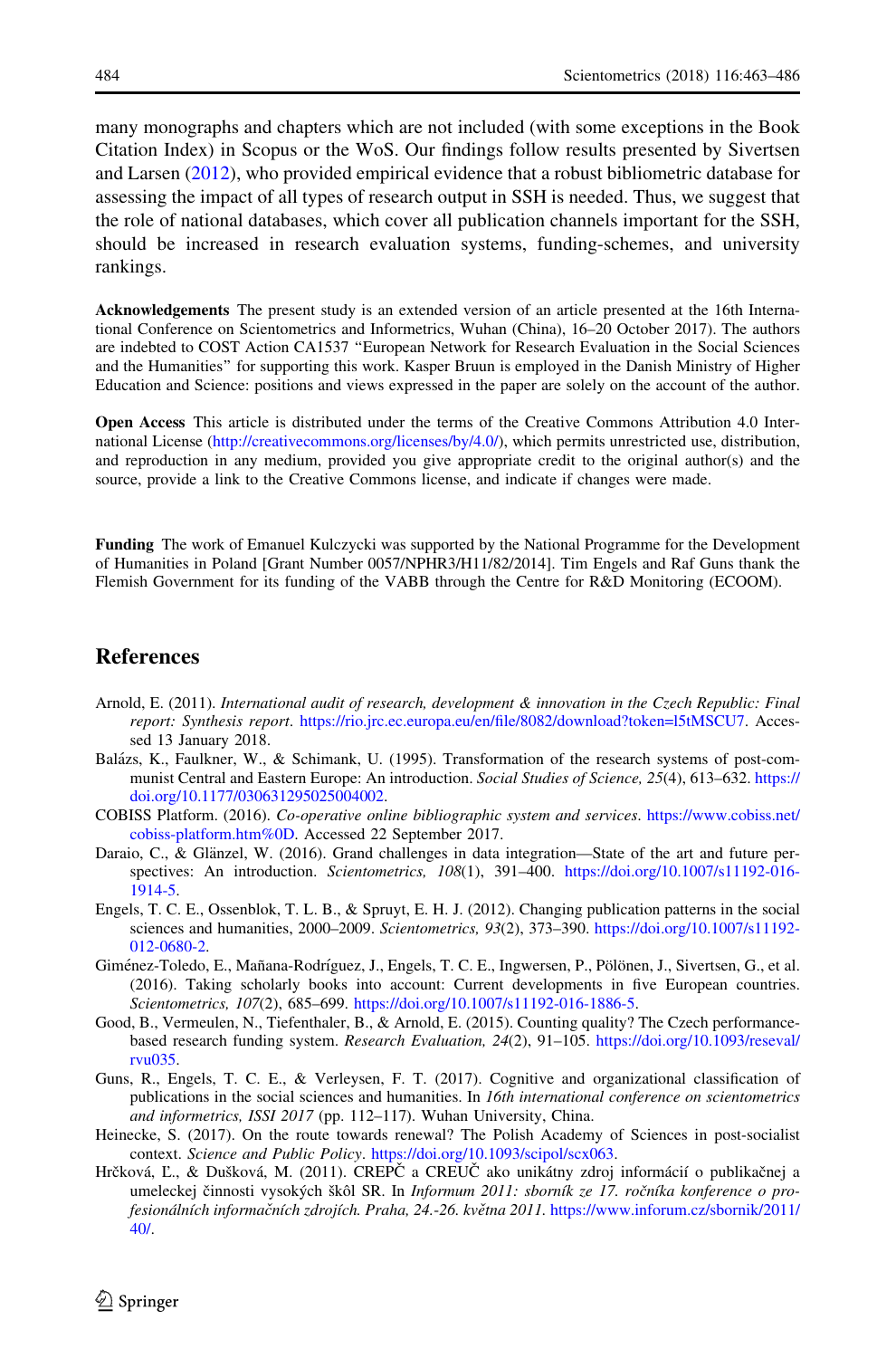- <span id="page-22-0"></span>Kozak, M., Bornmann, L., & Leydesdorff, L. (2014). How have the Eastern European countries of the former Warsaw Pact developed since 1990? A bibliometric study. Scientometrics, 102(2), 1101–1117. [https://doi.org/10.1007/s11192-014-1439-8.](https://doi.org/10.1007/s11192-014-1439-8)
- Kulczycki, E. (2017). Assessing publications through a bibliometric indicator: The case of comprehensive evaluation of scientific units in Poland. Research Evaluation, 26(1), 41–52. [https://doi.org/10.1093/](https://doi.org/10.1093/reseval/rvw023) [reseval/rvw023.](https://doi.org/10.1093/reseval/rvw023)
- Kulczycki, E., Engels, T. C. E., & Nowotniak, R. (2017a), Publication patterns in the social sciences and humanities in Flanders and Poland. In 16th international conference on scientometrics and informetrics, ISSI 2017 (pp. 95–104). Wuhan University, China.
- Kulczycki, E., Korzeń, M., & Korytkowski, P. (2017b). Toward an excellence-based research funding system: Evidence from Poland. Journal of Informetrics, 11(1), 282–298. [https://doi.org/10.1016/j.joi.](https://doi.org/10.1016/j.joi.2017.01.001) [2017.01.001.](https://doi.org/10.1016/j.joi.2017.01.001)
- Kwiek, M. (2014). Structural changes in the Polish higher education system (1990–2010): A synthetic view. European Journal of Higher Education, 4(3), 266–280. [https://doi.org/10.1080/21568235.2014.](https://doi.org/10.1080/21568235.2014.905965) [905965.](https://doi.org/10.1080/21568235.2014.905965)
- Lee, C. J., Sugimoto, C. R., Zhang, G., & Cronin, B. (2013). Bias in peer review. Journal of the American Society for Information Science and Technology, 64(1), 2–17. [https://doi.org/10.1002/asi.22784.](https://doi.org/10.1002/asi.22784)
- Ministry of Education and Culture. (2015). Publication data collection instructions for researchers. [https://](https://confluence.csc.fi/display/suorat/Julkaisutiedonkeruun%2btutkijaohjeistukset%3fpreview%3d/62049905/62049919/Publicationdatacollectioninstructionsforresearchers_23-4-2015_en.pdf) [confluence.csc.fi/display/suorat/Julkaisutiedonkeruun](https://confluence.csc.fi/display/suorat/Julkaisutiedonkeruun%2btutkijaohjeistukset%3fpreview%3d/62049905/62049919/Publicationdatacollectioninstructionsforresearchers_23-4-2015_en.pdf)?tutkijaohjeistukset?preview=/62049905/ [62049919/Publicationdatacollectioninstructionsforresearchers\\_23-4-2015\\_en.pdf](https://confluence.csc.fi/display/suorat/Julkaisutiedonkeruun%2btutkijaohjeistukset%3fpreview%3d/62049905/62049919/Publicationdatacollectioninstructionsforresearchers_23-4-2015_en.pdf). Accessed 13 January 2018.
- Ministry of Education, Science, Research and Sport of the Slovak Republic. (2012). Vyhláška MŠ SR č. 456/2012 o CREPC a CREUC̆. <https://www.minedu.sk/data/att/10876.pdf>. Accessed 13 January 2018.
- Ministry of Education, Science, Research and Sport of the Slovak Republic. (2017). Metodika rozpisu dotácie zo štátneho rozpočtu verejným vysokým školám 2017. [https://www.minedu.sk/data/att/10876.](https://www.minedu.sk/data/att/10876.pdf) [pdf](https://www.minedu.sk/data/att/10876.pdf). Accessed 13 January 2018.
- Ministry of Higher Education and Science, & Danish Agency for Science and Higher Education. (2017). Guidelines for registering research for the Danish Bibliometric Research Indicator (Ver. 1.3). [https://](https://ufm.dk/forskning-og-innovation/statistik-og-analyser/den-bibliometriske-forskningsindikator/BFIs-regler/guidelines_for_registering_research_for_the_danish_bibliometric_research_indicator.pdf) [ufm.dk/forskning-og-innovation/statistik-og-analyser/den-bibliometriske-forskningsindikator/BFIs](https://ufm.dk/forskning-og-innovation/statistik-og-analyser/den-bibliometriske-forskningsindikator/BFIs-regler/guidelines_for_registering_research_for_the_danish_bibliometric_research_indicator.pdf)[regler/guidelines\\_for\\_registering\\_research\\_for\\_the\\_danish\\_bibliometric\\_research\\_indicator.pdf.](https://ufm.dk/forskning-og-innovation/statistik-og-analyser/den-bibliometriske-forskningsindikator/BFIs-regler/guidelines_for_registering_research_for_the_danish_bibliometric_research_indicator.pdf) Accessed 13 January 2018.
- Nordforsk. (2018). Comparing research in social sciences and the humanities in the Nordic countries—An explorative study. https://www.nordforsk.org/en/publications/publications container/comparing[research-in-social-sciences-and-the-humanities-in-the-nordic-countries-an-explorative-study/](https://www.nordforsk.org/en/publications/publications_container/comparing-research-in-social-sciences-and-the-humanities-in-the-nordic-countries-an-explorative-study/download) [download](https://www.nordforsk.org/en/publications/publications_container/comparing-research-in-social-sciences-and-the-humanities-in-the-nordic-countries-an-explorative-study/download). Accessed 13 January 2018.
- Ossenblok, T. L. B., Engels, T. C. E., & Sivertsen, G. (2012). The representation of the social sciences and humanities in the Web of Science: A comparison of publication patterns and incentive structures in Flanders and Norway (2005–9). Research Evaluation, 21(4), 280–290. [https://doi.org/10.1093/reseval/](https://doi.org/10.1093/reseval/rvs019) [rvs019](https://doi.org/10.1093/reseval/rvs019).
- PAP Nauka w Polsce. (2017). Prawie 700 uczonych rozpoczęło pracę w Polsce dzięki programowi Marie Skłodowska-Curie Actions. Nauka w Polsce. [http://naukawpolsce.pap.pl/aktualnosci/news%](http://naukawpolsce.pap.pl/aktualnosci/news%252C414316%252Cprawie-700-uczonych-rozpoczelo-prace-w-polsce-dzieki-programowi-marie-sklodowska-curie-actions.html) [2C414316%2Cprawie-700-uczonych-rozpoczelo-prace-w-polsce-dzieki-programowi-marie](http://naukawpolsce.pap.pl/aktualnosci/news%252C414316%252Cprawie-700-uczonych-rozpoczelo-prace-w-polsce-dzieki-programowi-marie-sklodowska-curie-actions.html)[sklodowska-curie-actions.html.](http://naukawpolsce.pap.pl/aktualnosci/news%252C414316%252Cprawie-700-uczonych-rozpoczelo-prace-w-polsce-dzieki-programowi-marie-sklodowska-curie-actions.html) Accessed 13 January 2018.
- Papava, V. (2005). On the theory of post-Communist economic transition to market. International Journal of Social Economics, 32(1/2), 77–97. <https://doi.org/10.1108/03068290510575658>.
- Pölönen, J. (2015). Suomenkieliset kanavat ja julkaisut Julkaisufoorumissa. Media & Viestintä, 38(4), 237–252.
- Pölönen, J., Engels, T., Guns, R., Sivertsen, G., & Verleysen, F. (2017a). SSH journal publishing in Flanders and Finland. In 2nd international conference on research evaluation in the social sciences and humanities, RESSH 2017 (pp. 44–48). [https://www.uantwerpen.be/images/uantwerpen/](https://www.uantwerpen.be/images/uantwerpen/container41447/files/A5-BOOK_RESSH2017_170717-interactive.pdf) [container41447/files/A5-BOOK\\_RESSH2017\\_170717-interactive.pdf](https://www.uantwerpen.be/images/uantwerpen/container41447/files/A5-BOOK_RESSH2017_170717-interactive.pdf). Accessed 13 January 2018.
- Pölönen, J., Engels, T. C. E., Guns, R., & Verleysen, F. T. (2017b). Is my publication peer reviewed? A comparison of top-down and bottom-up identification of peer review in the framework of the Finnish and Flemish performance-based research funding systems. In Science, technology and innovation indicators, STI 2017. Paris, France.
- Puuska, H.-M. (2014). Scholarly publishing patterns in Finland: A comparison of disciplinary groups. University of Tampere, Tampere. [https://tampub.uta.fi/bitstream/handle/10024/95381/978-951-44-](https://tampub.uta.fi/bitstream/handle/10024/95381/978-951-44-9480-2.pdf%3fsequence%3d1) [9480-2.pdf?sequence=1](https://tampub.uta.fi/bitstream/handle/10024/95381/978-951-44-9480-2.pdf%3fsequence%3d1). Accessed 13 January 2018.
- SICRIS. (2009). Slovenian current research information system. [http://sicris.izum.si/about/cris.aspx?lang=](http://sicris.izum.si/about/cris.aspx%3flang%3deng%250D) [eng%0D.](http://sicris.izum.si/about/cris.aspx%3flang%3deng%250D) Accessed 22 September 2017.